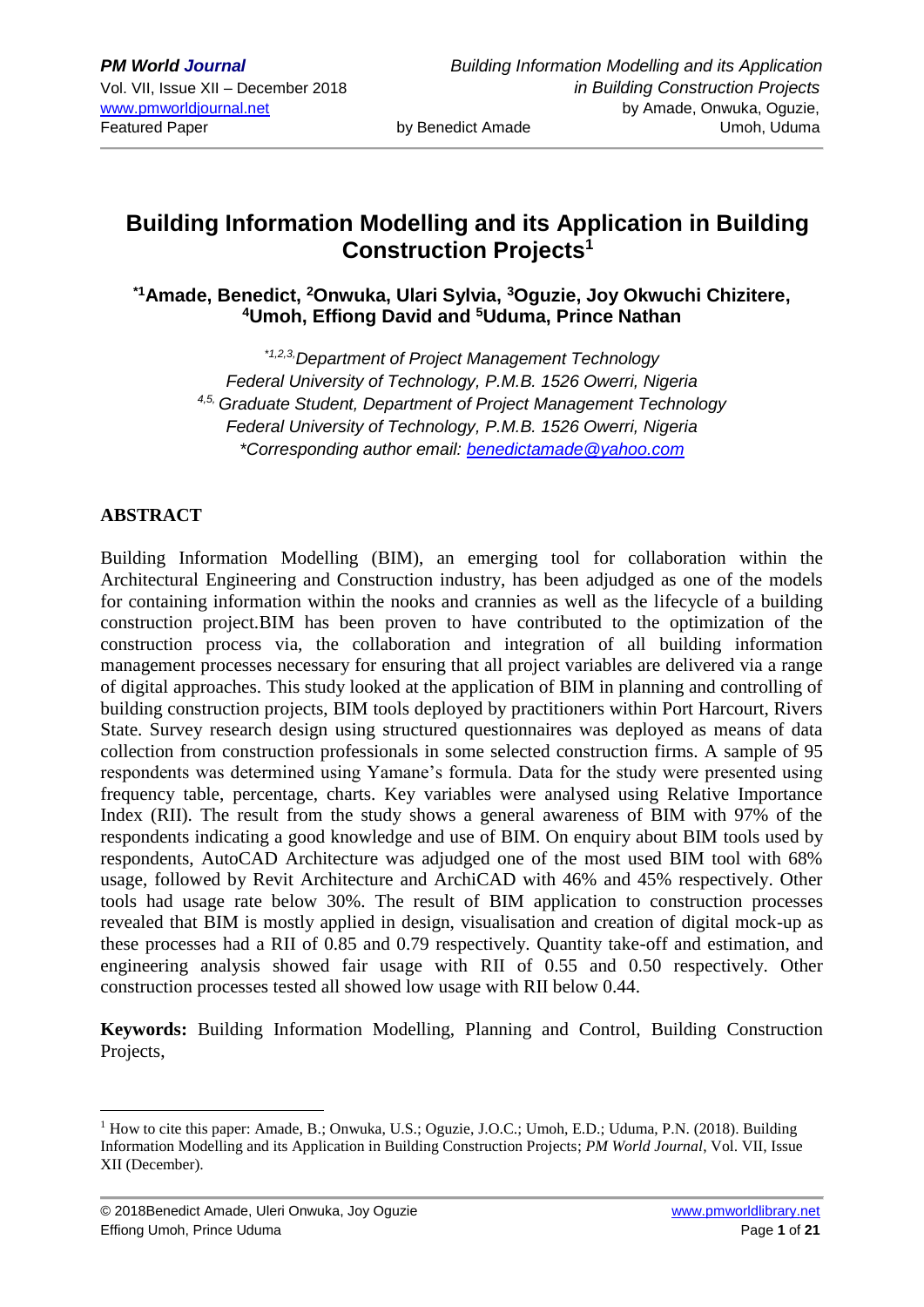## **INTRODUCTION**

Construction projects are aimed at realizing predefined goals and objectives that are laced with risks, these risks are further compounded by the existence of some project constraints viz; time, cost, scope and the project delivery methods deployed (Foster, 2008). To maximize the twenty first century digitalized problem-solving opportunities of combating inefficiencies and reducing errors, omissions and wastages caused by the application of traditional methods of constructing, the construction industry must not be left out in the digitization crusade. As opined by Kiprotich (2014), the contributions of wider use of technology, digital processes and automation to our economic, social and environmental future cannot be overemphasized. BIM radically changes the way building designs are made, communicated and constructed (Isikdag, 2015). BIM is a technological advancement that has improved how building projects are planned, designed, communicated and constructed by integrating Architectural, Engineering and Construction (AEC) related practices that are traditionally fragmented (Cramer, 2010). Over the years, the use of paperwork has been the method of communication between key players in the built industry.

Building projects are designed as single units such that conflict, errors of omission that leads to alteration of a parameter automatically leads to alteration of related parameters and objects, including drawings, renderings, specifications and schedules. If such adjustment is made during the execution phase, the resulting effect could range from extension of project duration to incurring of extra costs. This therefore highlights the need for an integrated system that can foster collaboration of different stakeholders, giving them access to every information pertaining to the project as the need arises.

According to ASHREA (2009), a building information model, is a digital depiction of the physical and functional features of a facility which is accessible to all stakeholders and forms a reliable base for decision making throughout the life cycle of the facility. The notion of BIM emerged and was developed at the Georgia Institute of Technology in the late 1970s and it grew rapidly thereafter. BIM evolved from being a shared information resource to an information management strategy and further into becoming a construction management method (Isikdag, 2015).

According to Hassan and Yolles (2009), BIM follows a seven-dimensional process which can be portrayed thus: 3D – Modelling; 4D – Scheduling; 5D – Cost Estimating; 6D – Sustainable Design (Green Design); and 7D – Facility Management. This lends credence to the argument against the misconception that limits BIM to being a 3D Modelling tool and associate computer aided design (CAD) with 2D drawing. CAD technology also offers 3D renderings, the difference being that in CAD, building elements are represented by lines and geometric shapes, while in BIM, the elements hold specifications such as height, width, interior or exterior, fire rating, etc (Dastbaz, Gorse &Moncaster, 2017). BIM offers parametric integrity which relates to the connection and relation between elements which are maintained consistently even when the model is being manipulated (Succar, 2009). In the application of BIM, each party carries out its own responsibility while actively cooperating with other parties to ensure a smooth flow of work. (António& António 2014;Yanran, Guogang&Jingru, 2015). Yanran et al.(2015) further asserted that since BIM presents the physical and functional features of a construction work in a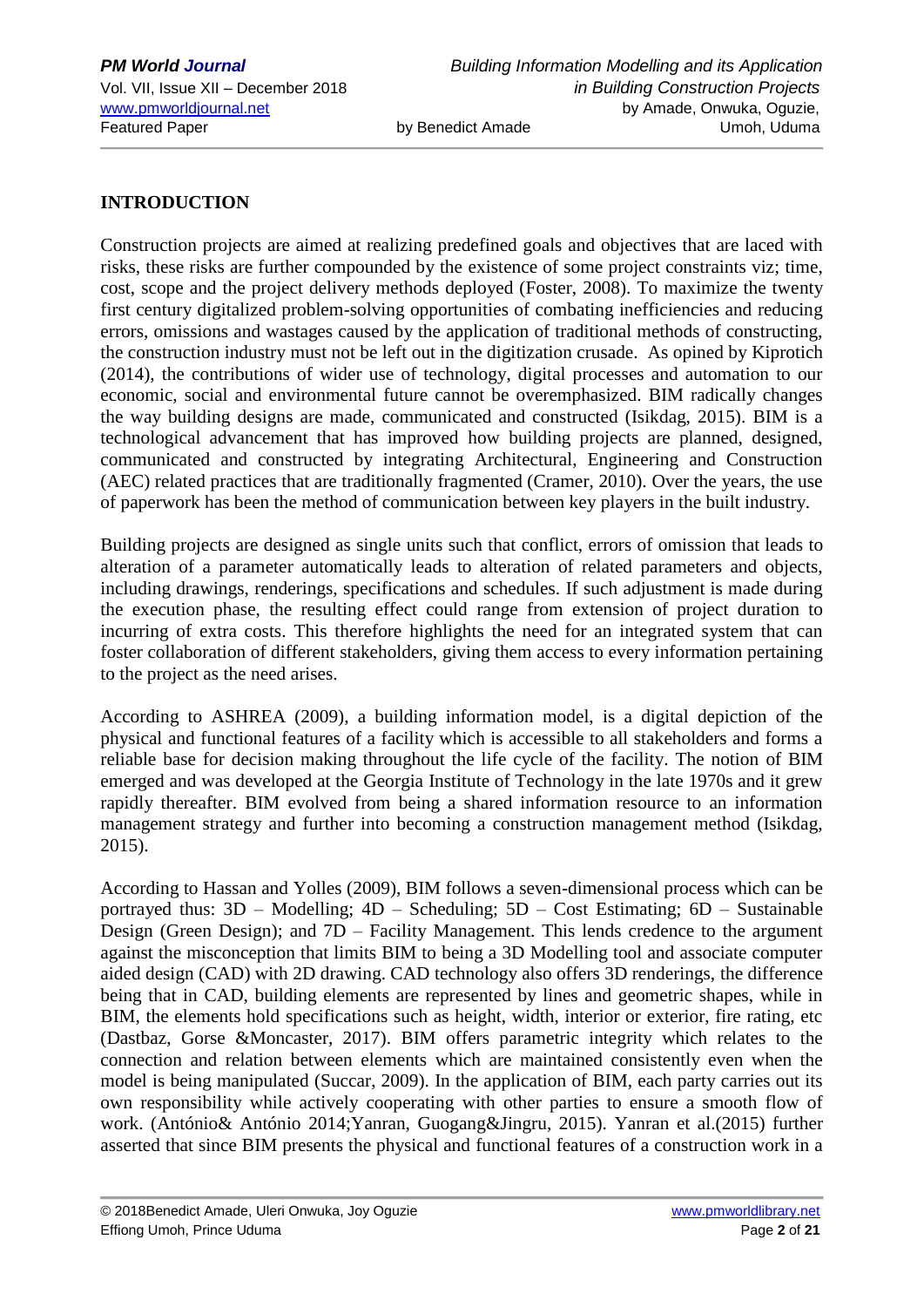digital format, conflicts encountered while applying the traditional decentralized construction approach are easily observed and corrected while the project is yet in its planning phase.

Staub-French &Khanzode (2007) opined that the uniqueness of BIM is in its ability to integrate several disciplines and professions hence encouraging collaboration between Architects, Engineers, Quantity Surveyors, Contractors/Sub-Contractors, Facility Managers, Client and other stakeholders or consultants as the case may be. Hence, inefficiencies in form of errors or omissions which could inflate cost if observed only in the long run can be detected at the planning phase by studying the inputs of the different professionals (structural, electrical, etc.) and making necessary modifications without incurring extra cost.

BIM has two basic concepts: model a project in 3D (3 dimensional) reality rather than in a flat plane and provide this information just once in detail and very accurately in order to minimize problems. Building elements (operable walls for example) are not drawn into a project using "BIM": they are "placed" as an object or complete assembly into the model. Conflicts with other designs and trades become obvious and are corrected prior to bidding & building. Most importantly however is the "I" in "BIM" which denotes information and that is exactly what BIM is designed to do: deliver valuable, error free, up-to-date "information" on the product being considered for use in the building (Khalfan, Khan, & Maqsood 2015; Sullivan, 2012).

The performance of construction projects is usually evaluated using cost and schedule considerations. Hence, it is important that the construction manager focuses on time and control needs of the project. Involving construction professionals in the project's early phase and have them take proactive part in the development of the project plan helps ensure that the construction plan and schedule are sound. In a related study, Taku (1997) developed an automated and computerized system intended to control the manageability of the construction planning. The system had the ability to integrate the project design with planning, scheduling, and analysis. The user can then simulate the construction process. Popov (2016) asserts that with the advent of BIM came the possibility of having error free construction projects. He added that the traditional construction practices before the introduction of BIM had a high rate of extended project cost and schedule. This according to him was the major reason that led to the research into improved construction methods that reduce possibility of errors such as BIM.

The construction industry is fast embracing BIM as the future. This is true especially in developed societies but same cannot be said of sub-Saharan region of Africa where adoption of technological innovations is slow-paced. According to Agele (2012), the move for adoption of BIM among building professionals in Nigeria has been sluggish. Architects were said to have adopted it but basically for enhancing the visual quality of their presentations. This in essence is a gross underutilization of the vast potentials of BIM which was introduced to reduce to the barest minimum inefficiencies caused by adoption of traditional construction methods, especially such as relates to fragmentation and communication breakdown. Inefficiencies in construction works in Nigeria can be traced to individuality of professional's inputs as against collaborative efforts. The aftermath of this fragmentation is haphazard operations which further leads to uncontrolled project quality. More so, the recurrent communication breakdowns result in delays in project execution and increased project cost. Communication between project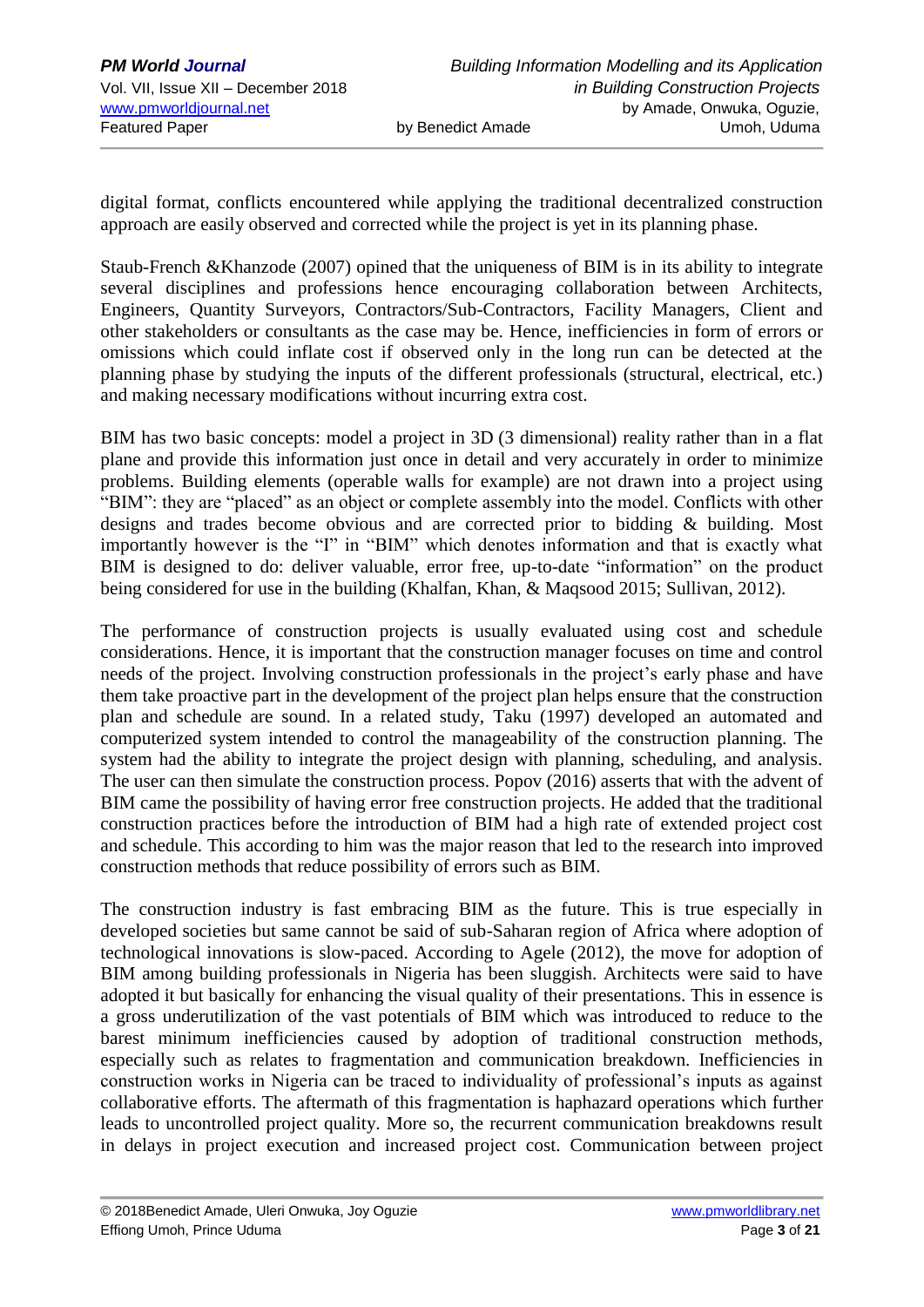stakeholders in the construction industry was paper based with no basis for collaboration and clear visualization of the project design. This caused poor documentation and information management and stimulated fragmentation in the activities of the building industry. It further gave rise to errors and wastages, poor performance, low productivity and inefficiency in the construction industry. The many problems reported include design errors, estimate deficiencies, conflicts between design and construction and fragmented platforms which limit information flow throughout project lifecycle (Olatunji, Sher, Gu &Ogunsemi, 2010). This work aims at achieving the following objectives, viz:

To identify the extent of application of BIM in planning and controlling of construction projects in Port Harcourt, Nigeria and to identify the BIM tools currently deployed in building construction projects in the study area.

# **LITERATURE REVIEW**

BIM as an innovation in architectural, engineering and construction industry is a modelling technology which incorporates AEC digital information throughout the life cycle of a facility. According to Succar (2009), digital data is integrated with policies, processes and technologies. The process of building digital models involves human activity of manipulating digital data using BIM software or related software, hardware and technologies. It can be deduced from the plethora of definitions, that BIM is a digital data presented in form of 3-dimensional model to create a better understanding for the construction team (Succar, 2009). While on the other hand, (Amuda, 2018), reiterated that BIM provides a platform that integrates exchange of information via a single model by minimizing design errors and omissions with significant reduction in design time.

Also, according to Eastman, Teicholz, Sacks & Liston (2011), BIM has been one of the greatest achievements of the architectural, engineering as well as building industry for the past century. BIM can be employed to conceptualize computer-generated models of a construction digitally. These digital models incorporate the right geometrical information of the construction elements as well as other vital information required for material purchases and construction activities. It also comprises of the numerous roles and prerequisites to model the lifespan of construction, thus providing the stage for fresh proposal as well as building competences (Eastman *et al.,*  2011). If all the data related to a project are made accessible from a single online system, the project could be firstly implemented in a virtual environment taking into cognizance dimensions of time (schedule) and cost in the simulation making it easy and almost instantaneous for costtime-benefit analysis of the various options (Thompson & Miner, 2006).

The adoption rate of BIM the world over, has been on the increase over the past years especially by commercial contractors. The adoption rate in North America increased by 43% between 2007 – 2012 with contractors having the highest adoption rate (74%) as compared to the architects whose adoption rate is 70% and the engineers 64% (Benjamin, 2016). The British government in 2011 mandated the application of BIM in the United Kingdom (Ganiyu & Charles, 2018) and this caused an increase in the adoption rate from 60% to 95% within the last three years (Benjamin, 2016). In Malaysia, even though the adoption rate of BIM among construction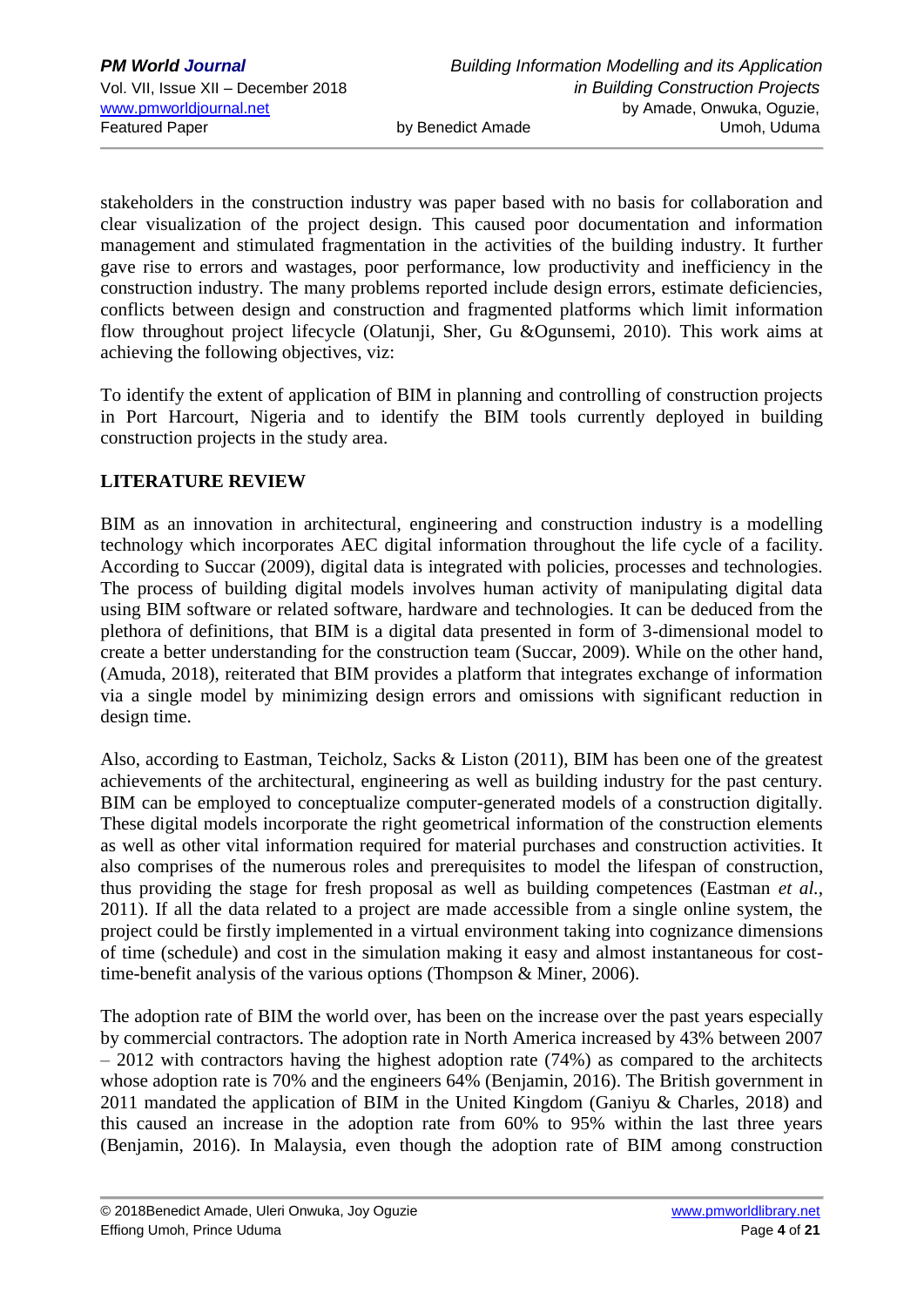organisations is only 5.2% from 2007 to 2013, the number will increase as the Construction Industry Development Board (CIDB) has piloted a good number of summits, talks and workshops regarding BIM adoption. According to Wong and Ko (2011) many firms across the world adopt BIM without having a clear direction of path they are moving to. Moreover, during the adoption, some organizations were hesitant to adopt BIM, while others thrived. Thus, the identification of BIM adoption is essential in assisting companies to continue adopting BIM in real life practices.

### **BIM AND THE BUILDING CONSTRUCTION INDUSTRY**

According to Yan & Damian (2008), design of buildings in the past has been done using the traditional way with the use of simple tools such as pen, paper and ruler, until the advancement of mathematics and building material science which was set in motion around the mid nineteenth century resulting in engineers creating 2D CAD drawings using computers. According to Yan & Damian (2008), BIM is a powerful set of design management tools which possess substantial benefits over the entire building lifecycle, mostly design, and also construction and facility management. It is the platform on which collaboration amongst project stakeholders and improvement of project results are built. BIM has over the years attained widespread popularity among construction industry professionals globally. BIM is seen as a driver for the building industry to improve its productivity by ensuring effective communication and collaboration between all project stakeholders from inception to completion of building projects. According to Haron& Abel (2010), many design and construction organizations in different parts of the world are moving towards BIM adoption in their practices. Ayarici, Khosrowshahi, Ponting and Mihindu (2009) reported that in a recent past, many pilots and live projects have been completed and archived in Finland, Sweden, Norway, Germany, France, Singapore, UK and Australia, which established the capability of BIM application in the construction process. Though, Yan & Damian (2008) argued that not all companies are interested in its adoption, but still the future of BIM technologies in the industry looks bright with increasing efforts by researchers and industry stakeholders.

Thorpe (2009) opined that several benefits of BIM were claimed by its proponents to include changing the process of design and build to better, integration of building plans, sections, graphics and details in ways not possible in 2D CAD, providing synchronized information on performance and economic aspects of construction among others. This new technology that was introduced in the early 80s (Thorpe, 2009) has now proven its potentials in sanitizing the construction industry from its traditional and fragmented ways of operation with improved efficiencies and collaboration capabilities (Thorpe, 2009).

### **BIM TOOLS FOR PLANNING AND CONTROLLING BUILDING CONSTRUCTION PROJECTS**

According to Cramer (2010), the idea and concept of BIM is not built around the 'B' (Building) or the 'M' (Modelling), rather it centres on the 'I' (Information). According to him, information is key and BIM's ability to serve as a shared knowledge resource for information about a construction work providing a reliable platform for decision making throughout the lifecycle of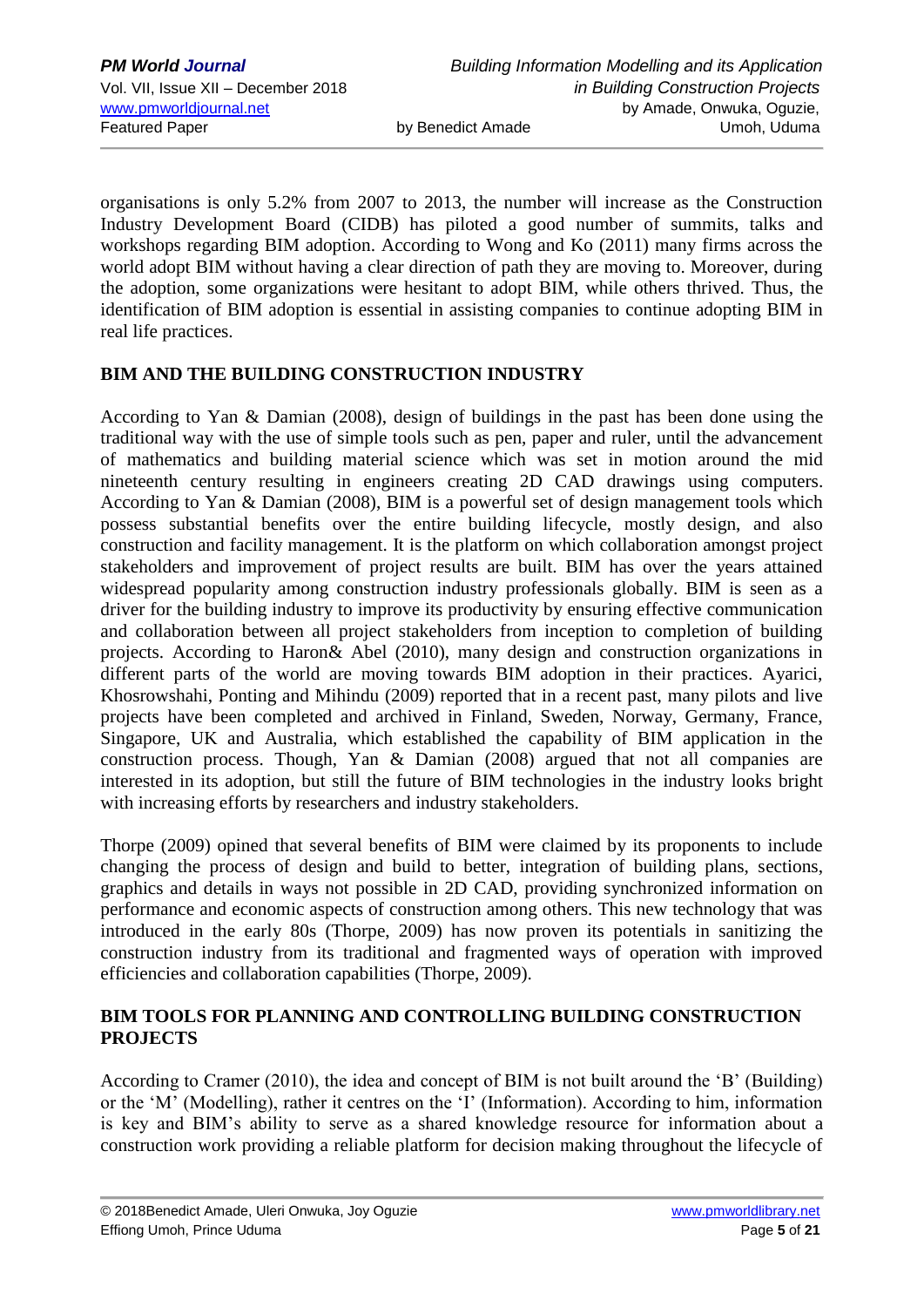the facility is its most important feature. Some BIM tools are employed to make possible interoperability and collaboration of different stakeholders at different phases of the facility's lifecycle. These tools make it possible for the stakeholders to access, modify or update information where and when necessary. Popov (2016) in his analysis of some BIM tools, highlighted the underlisted BIM tools.

ArchiCAD was originally named Radar CH after its creation in 1984. It was originally used for designing water systems but has become one of the most popular tools for building design. Revit was launched in 2000 and in 2002, Autodesk bought Revit Technology Corporation and in 2005 renamed the program Revit Building. Revit Structures (for structural design) and Revit MEP (for MEP designs) were both created in 2006, while Revit Architecture was created in 2007 for architectural designs (Cha & Lee, 2018; Nor, Abdul & Nor, 2016; Ruya, Chitumu&Kaduma, 2018).

Tekla has two variations namely; Tekla Structures and TeklaBIMsight.Tekla Structures is a modern tool for structural engineers, used for 3D structural modelling/detailing. While TeklaBIMsight is used for viewing building information model in native Tekla format or in Industry Foundation Classes (IFC), an object-based file format with a data model developed by building SMART. Solibri Model Viewer is a software for viewing building information model, it is used for quality assurance and quality control.

Zhang (2013) also highlighted some BIM tools which are also used by AEC industry professionals. Some of the tools include; Navisworks, manage and created by Autodesk and used for 3D model-based designs and clash detection. Digital Project Suite is a full featured suite used for design, review and information management, while Synchro Professional handles scheduling systems and planning simulations. A Gantt Chart created with Microsoft Professional can be linked to a 3D BIM model created with ArchiCAD using Synchro Pro such that modifications in the drawing results to real-time update of the schedule. Vico Office is a BIM tool for 3D model analysis for coordination, scheduling and estimating (António& António, 2014; Uduma, Umoh& Nwachukwu, 2018; Vico, 2011).

In a study by Zigurat (2018), some of the BIM tools highlighted for Planning and Controlling construction projects includes; AutoCAD (Architecture/Civil 3D/MEP); Synchro Professional; Navisworks; Solibri; Vico Office; Bentley Systems and Sketch Up. While tools like ArchiCAD, Revit, and Tekla Structures (Kalfa, 2018) most especially play important roles in the planning stage of a construction project as they are used to create realistic digital replica of the both physical and functional characteristics of the building, they also come handy throughout the lifecycle of the facility as there might be need for modifications.

Tools like TeklaBIMsight and Solibri Model Viewer although also used during the planning stage to view the digital models, detect clashes and identify missing components have gradually become important tools for control during project execution. They help in measuring the degree of conformity of the work in progress to the scope as defined in the planning stage.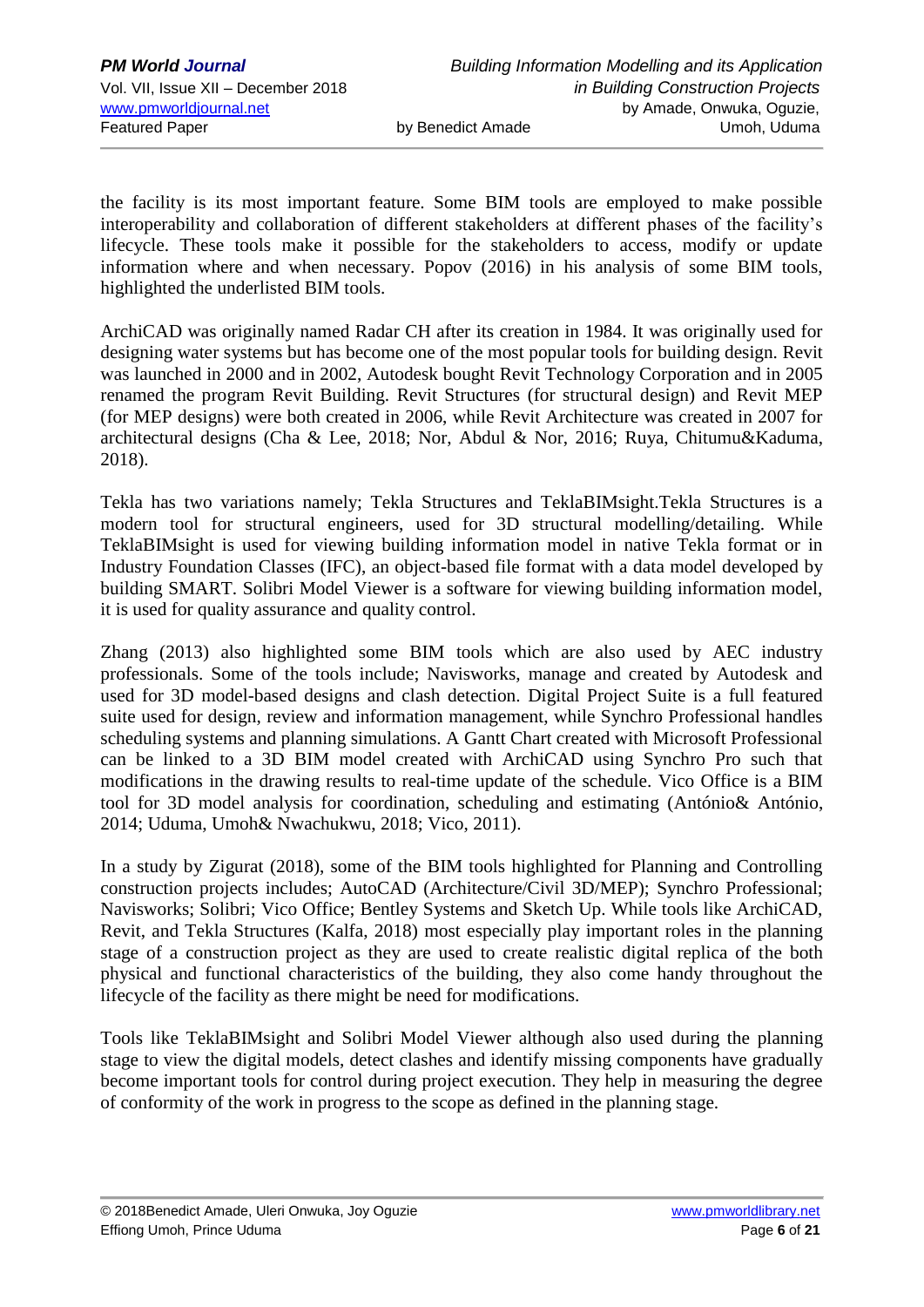#### **BIM DIMENSIONS**

## **1. PARAMETRIC 3D MODELLING (3D BIM)**

3D BIM makes it possible to work in three dimensions, hence employing the same logic that applies during construction in a virtual environment. The implication being that changes made in any one part of the plan is automatically updated on other parts, eliminating the need to change them separately. Working in three dimensions from the beginning will enable all professionals and project stakeholders to have higher decision-making capacity and avoid changes during the execution phase of the project (Staub-French &Khanzode, 2007). According to Foster (2008), building components are analysed using clash detection tools to detect and resolve conflicts before proceeding with systems installation in the field. In all, the ability of the construction manager and the speciality contractors is to carry out 3D coordination before commencement of the construction work goes a long way in reducing design errors and gives a better understanding of the work to be done (Young, Stephen, Harvey & John, 2009).

#### **2. BIM-BASED SCHEDULING (4D BIM)**

The last decade has seen research efforts as relates to scheduling transcend from 3D CAD model-supported construction development to 3D BIM with improved information-based scheduling (time) (Harrison, & Thurnell, 2015; Liua, Lua & Al-Husseina, 2014). 4D BIM technology connects 3D BIM models to related activities following the guiding principle of the Critical Path Method (CPM), hence making it possible for users to run simulations of the project in order to identify and resolve space-time conflicts to improve project performance (Elghaish, Abrishami, Gaterell& Wise, 2018; Zigurat, 2018). According to Keegan (2010), integrating schedule into the virtual construction introduces the element of time which is the  $4<sup>th</sup>$  dimension (4D BIM). The Critical Path Method (CPM) is a common scheduling method that can be used to create 4D BIM. In CPM, activities are listed, linked according to their order of dependency and assigned duration. Interdependency between activities is such that the activities either act as predecessor or successor to another activity depending on planned order of execution.

### **3. COST ESTIMATION (5D BIM)**

5D BIM technology comes with the capability of automating measurements and project cost. This is sometimes achieved by direct linking of modelling software to a cost control software. Since the budget is derived from the project design, cost values are obtained from actual measurements and not estimates from global variables or direct percentages (Zigurat, 2018). According to Elghaish et al. (2018), 5D BIM is also used for cost planning, and other such issues like bill of quantity (BoQ) preparation. According to Noor, Robin Scott and Robert (2016), BIM has a lot to offer in terms of improving cost estimating reliability, early schedule information, fast predictions of cost impact of design changes, proper understanding via improved visualization, as well as the possibility of accessing more information for purposes of documentation. Makenya and Ally (2018) opined that BIM enables estimators to identify and communicate the relationships between quantities, costs and locations, as well as distinguish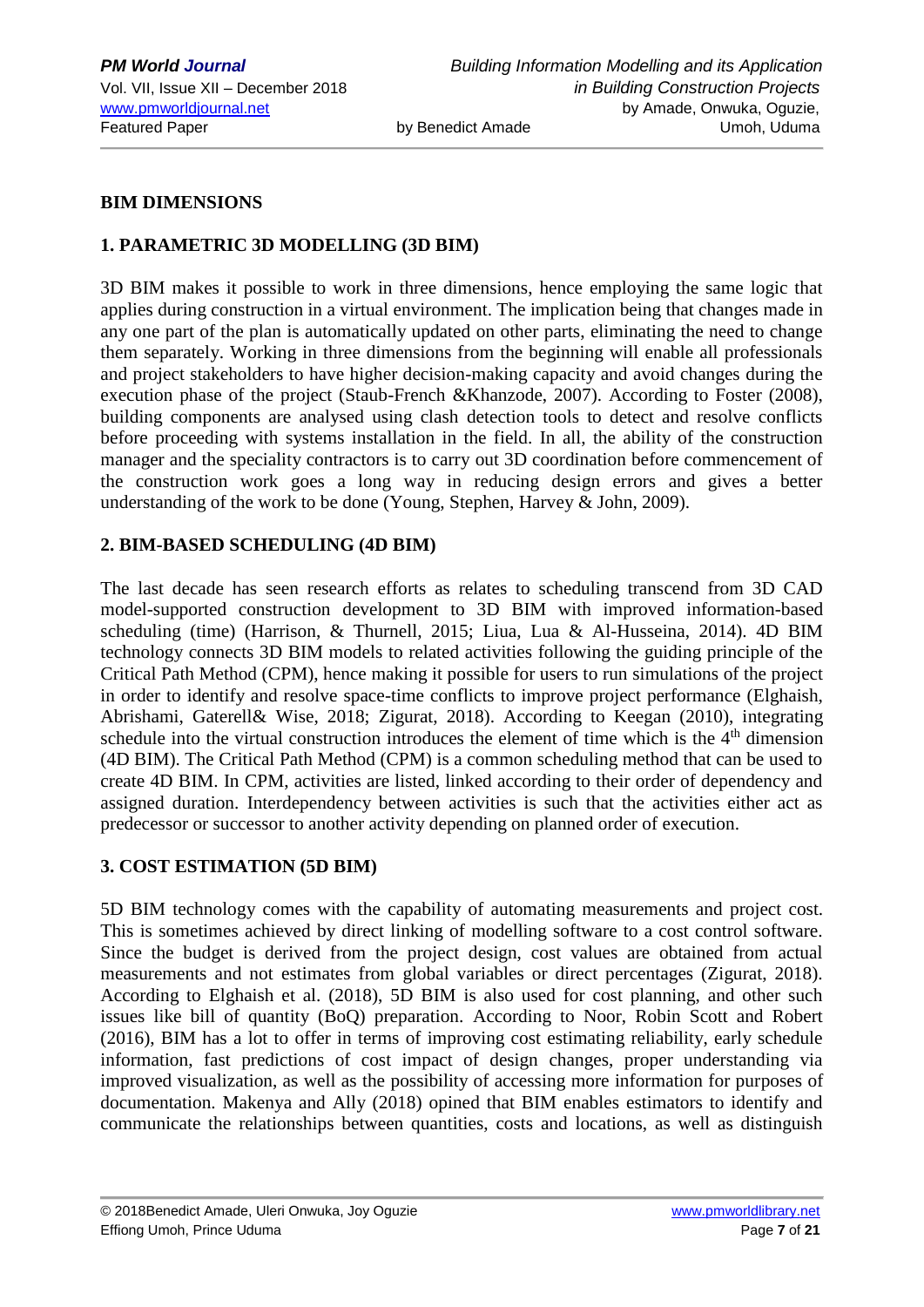how the various areas and components of a building construction project contributes to the total cost of the entire project.

## **4. GREEN DESIGN (6D BIM)**

Improvement in energy efficiency and use of renewable energy has become a global imperative and the major reason why most governments support and enforce BIM adoption. More so, energy consumption has become a thing of great concern especially in homes as a result of steady increase in electricity, gas and water costs. This has become a motivating factor for building owners to consider integrating factors that will ensure low energy consumption. Energy analysis was unachievable with CAD programs. BIM tools integrate the technical properties (such as thermal transmittance, consumption of  $CO<sub>2</sub>$ , etc.) of materials used in the project (Harrison, & Thurnell, 2015;Zigurat, 2018).

### **5. FACILITY MANAGEMENT (7D BIM)**

The operational life of a building is estimated to be the most expensive part of its entire lifecycle. BIM offers greater control over information and documentation generated by the properties of a building and this is a major reason why public administrations are eager to replace old systems with fully functional BIM systems (Zigurat, 2018).

### **RESEARCH METHODOLOGY**

This study made use of the quantitative (survey) research design method. The survey method was employed by the use of structured questionnaires in collecting quantitative data for the study. The reason for adopting this approach is that it is capable of yielding quantitative information which can be summarised via statistical analyses (Dempsey, 2003; Leedy& Ormrod, 2006).

The target population for this research consist of Architects, Civil Engineers, Project Managers, Mechanical Engineers, Electrical Engineers, Builders, Quantity Surveyors, Estate Surveyors, Land Surveyors, Geotechnical Engineers, Construction Consultants and any other related specialist within the built industry in Port Harcourt, Nigeria. These professionals were selected from five (5) indigenous construction companies in the study area. Their responses therefore are expected to be of valuable importance to this research.

The sample size was calculated using Taro Yamane's formula for calculating sample size from a population of one hundred and thirty (130) professionals as indicated below:

$$
\Box = \frac{N}{1 + N \Box^2}
$$

Where;  $n =$  sample size,  $N =$  Total Population,  $e =$  Error tolerance = 0.05 at 95% confidence level.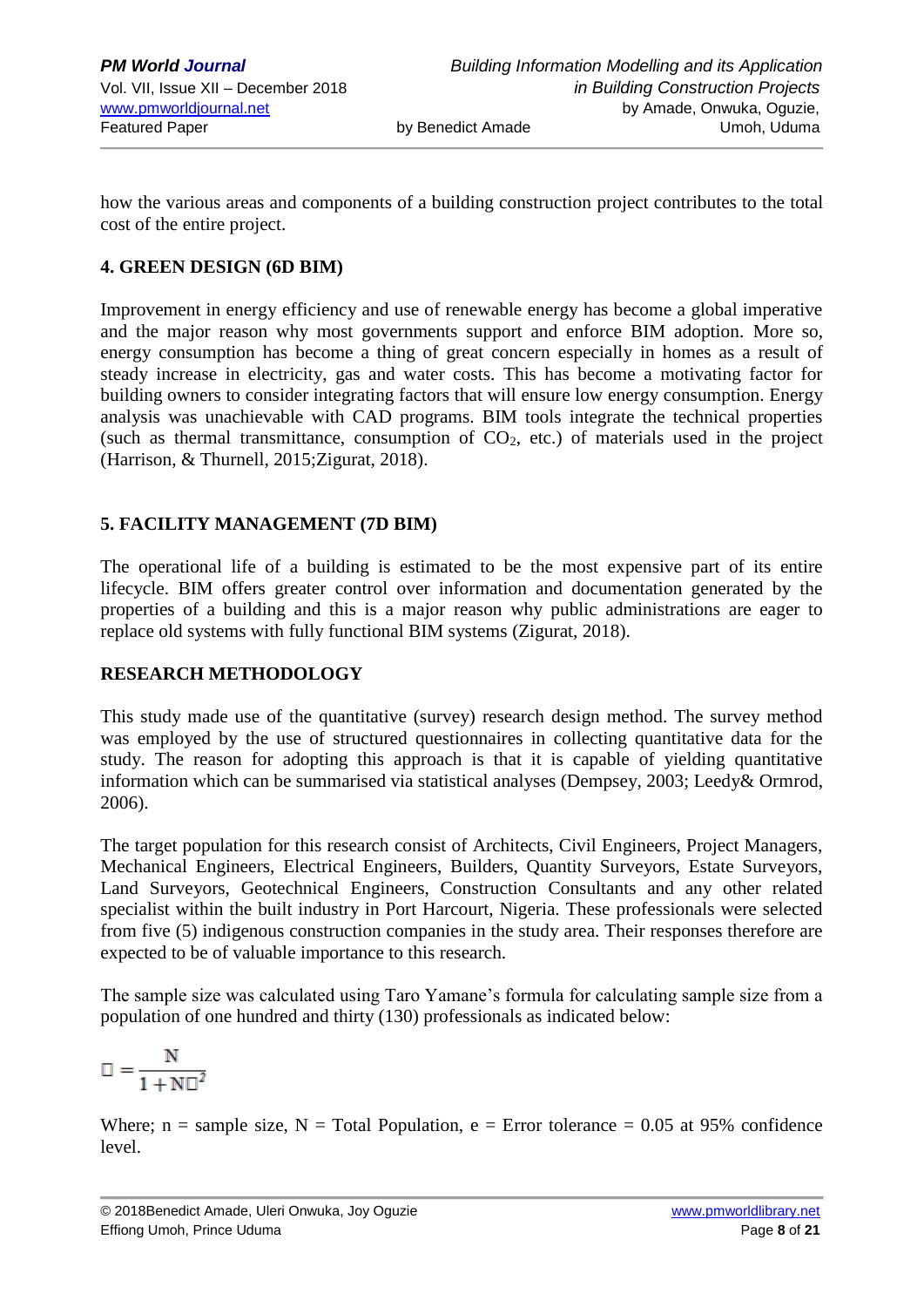$\Box$  =  $\Box = \frac{130}{1 + 130(0.050^2)}$ 

Therefore, the sample size was 98.11 which was approximated to 98.

Out of the 98 questionnaires that were distributed, only 95 were retrieved and 92 were certified valid for the study.

The research data were obtained from two main sources viz;

Primary sources and secondary sources, the primary sources are materials which the investigators originated for the purpose of the inquiry at hand. They were obtained through structured questionnaires and personal interview (they are obtained through conversation with the respondent, hence they are semi-structured). They are considered appropriate for the study.

The questionnaires were self-administered and as such they allowed the respondents to give free and reliable answers at their own convenience without undue influence of the presence of the researchers. The questionnaire was grouped into four sections labelled A - D. The first section (Section A) simply captured the respondent's professional inclination and academic qualifications, while the remaining three sections (Sections B,C,D) were structured to capture issues around the research objectives which were rated using the Likert 5-point scale  $(1 =$ Strongly Disagree,  $5 =$  Strongly Agree). The data gathered were subjected to quantitative analysis to ascertain its accuracy, reliability and relevance to the study.

The collected data were summarized and presented in tabular form. Frequency distributions tables and simple percentages were used to illustrate the results. Key variables were analysed and ranked in order to establish their criticality, relevance and level of influence. This was achieved with the aid of Microsoft Excel 2016 version. While Relative importance index method (RII) was used to determine the ranking of the items under consideration. The relative importance index was computed as:

Relative Importance Index (RII)  $=\frac{(\Box_I + \Box_2 + ... + \Box_D)}{N \times A}$ 

Relative Importance Index (RII) =  $\frac{\Sigma W}{N \times A}$ 

Where,

 $W$  = weighting as assigned on Likert's scale by each respondent  $N =$  total number of respondents in the sample  $A =$ highest weight (i.e. 5 in this case)

For easy calculation it was further simplified thus: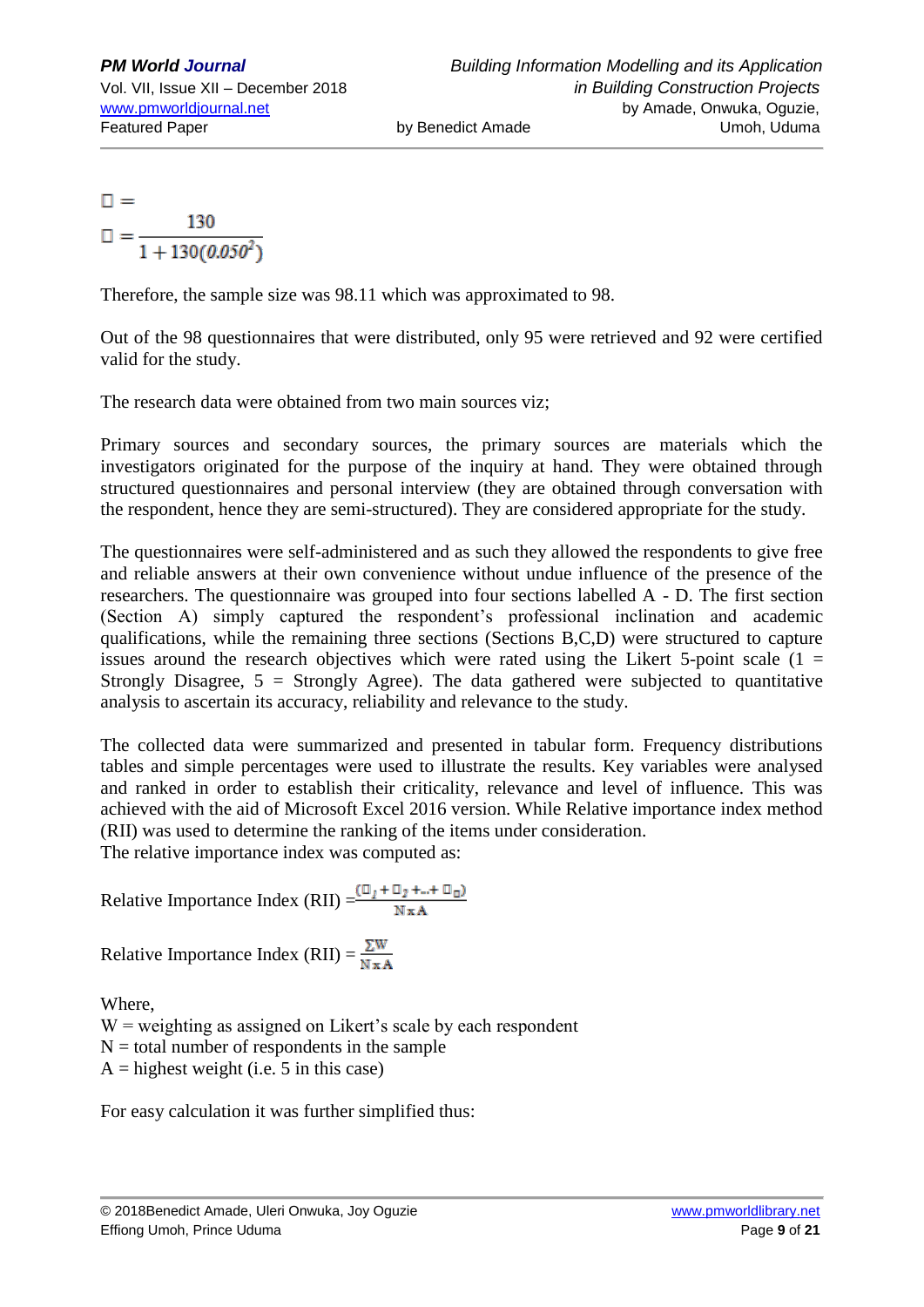Relative Importance Index (RII) =  $\frac{\Sigma \Box \Box}{\Sigma \Box} \times \frac{1}{\Box}$ 

Where,

 $\sum fx =$  the total weight given to each attribute by the respondents.  $\Sigma f$  = the total number or respondents in the sample.

 $K =$  the highest weight on the likert scale (i.e. 5 in this case).

Ranking of the items under consideration are based on their RII values. The item with the highest RII value is ranked first (1) the next (2) and so on.

The RII value had a range from 0 to 1 (0 not inclusive), the higher the value of RII, the more impact the attribute has. However, RII doesn't reflect the relationship between the various items.

Decision rule:

| DEGREE OF SIGNIFICANCE    | <b>RATING</b>                         |
|---------------------------|---------------------------------------|
| Very Significant          | $0.76$ above                          |
| Significant               | $0.67 - 0.75$                         |
| <b>Fairly Significant</b> | $0.45 - 0.66$                         |
| Not Significant           | $0.44$ -below (Fadason et al., 2018). |

### **DATA ANALYSIS AND PRESENTATION**

Here, the researchers intend to present the data collected from the survey in form of tables, pie charts and combo charts. Out of 100 questionnaires distributed, only 95 were returned and 92 were certified valid and suitable for this research.

# RESPONDENTS' PERSONAL DATA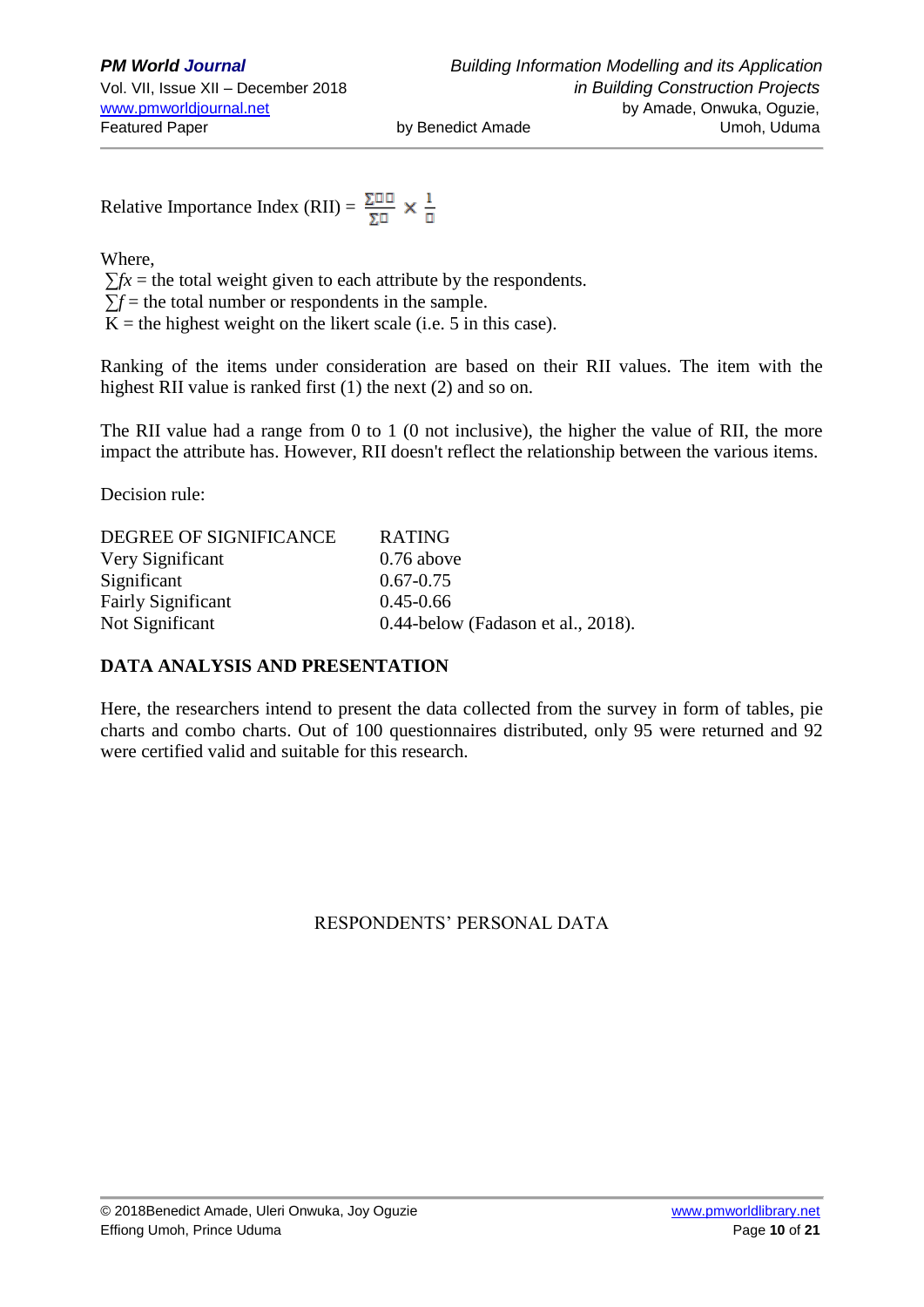

Fig 1: Respondents Profession (Source: Field Survey 2018)

The chart as shown above describes the distribution of respondents based on their area of professional practice. It shows that Civil Engineers have the highest number with 20% representation, followed by Builders with 18%, Architects with 14%, Quantity Surveyors with 12%, Electrical Engineers and Land Surveyors with 9%, Project Managers and Mechanical Engineers with 5%, Estate Surveyors with 3%, Construction Consultant with 2%, Geotechnical Engineers and Building Service Engineers with 1% representation. This shows that there was adequate representation of target professionals in the study.

| <b>QUALIFICATION</b> | <b>FREQUENCY</b> | <b>PERCENTAGE</b> |
|----------------------|------------------|-------------------|
| PhD                  | 13               | 14%               |
| MSc.                 | 22               | 24%               |
| HND/B.Sc/B.Tech      | 41               | 45%               |
| <b>OND</b>           | 16               | 17%               |
| Total                | 92               | 100%              |

Table 1: EDUCATIONAL QUALIFICATION OF RESPONDENTS

(Source: Field Survey, 2018).

Table 1 shows the distribution of respondents based on the highest level of education attained. Top most on the list are the first degree holders (HND,B.Sc/B.Tech) with 45% representation, followed by M.Sc holders with 24%, OND holders with 17% and PhD with 14%.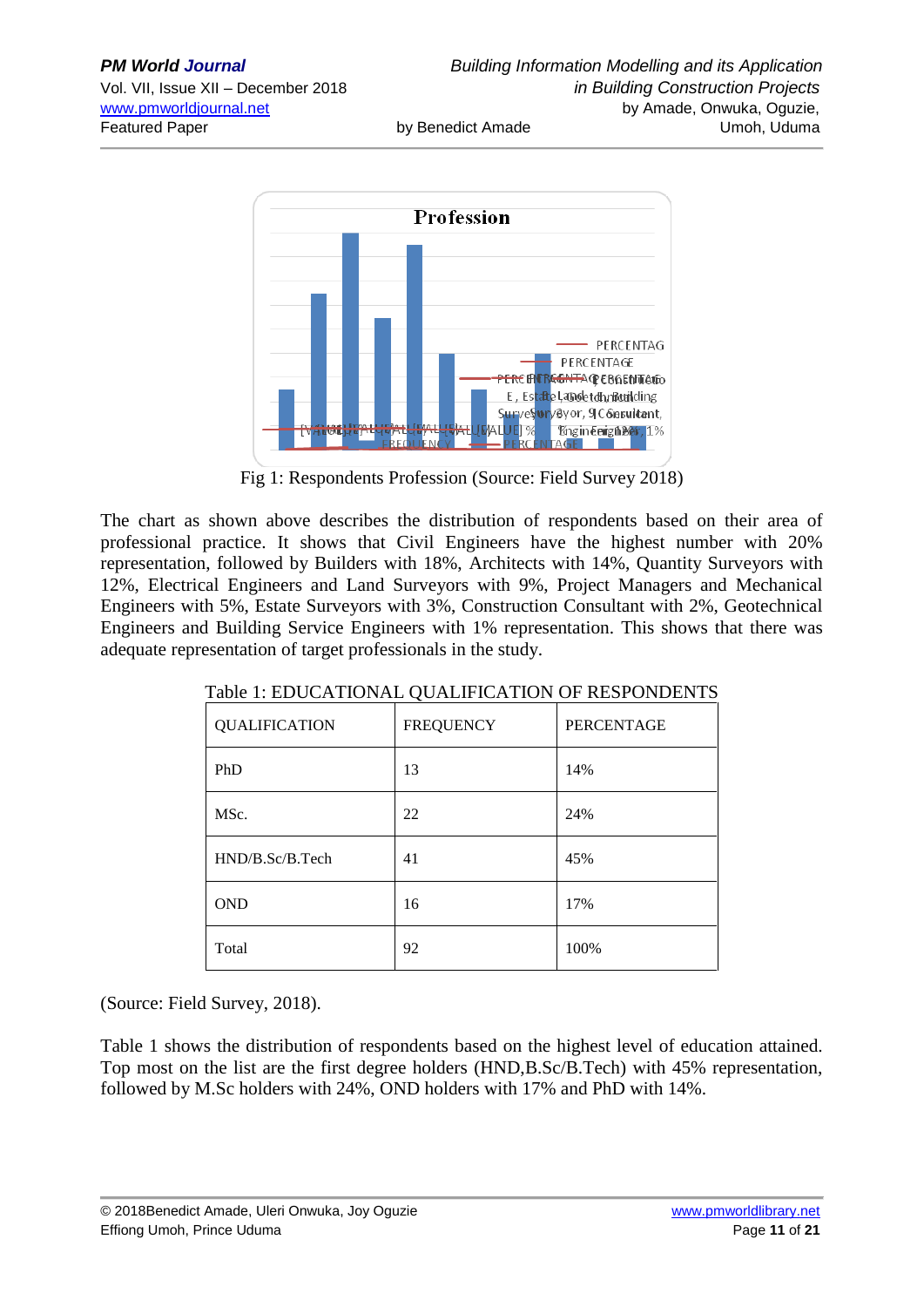| <b>PM World Journal</b>             |                   | <b>Building Information Modelling and its Application</b> |
|-------------------------------------|-------------------|-----------------------------------------------------------|
| Vol. VII, Issue XII - December 2018 |                   | in Building Construction Projects                         |
| www.pmworldjournal.net              |                   | by Amade, Onwuka, Oguzie,                                 |
| <b>Featured Paper</b>               | by Benedict Amade | Umoh, Uduma                                               |
|                                     |                   |                                                           |



Fig 2: Years of Experience of Respondents (Source: Field Survey, 2018).

The chart describes the distribution of respondents based on their years of professional experience. Respondents with  $10 - 20$  years of experience dominated the chart with  $46\%$ representation, followed by those under 10 years with  $31\%$ ,  $21 - 30$  years with 16% and above 30 years with 7%.

|                                     | <b>FREQUENCY</b> | PERCENTAGE |
|-------------------------------------|------------------|------------|
| Aware of BIM and currently using it | 89               | 97%        |
| Aware of BIM but have not used it   |                  | 2%         |
| Not aware of BIM                    |                  | 1%         |
| Total                               | 92               | 100%       |

Table 2: BIM AWARENESS

(Source: Field Survey, 2018).

Table 2 shows that while 97% of those who took part in the survey were aware of BIM and are currently using it, 2% are aware of BIM but are not using it, while 1% is neither aware of nor using BIM. The 97% percent which is a total of 92 persons formed the valid data used in the study.

TABLE 3: EXTENT OF USE OF BIM TOOLS

| Responses in ordinance scale<br><b>BIM TOOL</b> |  |  |  |  | $\nabla$ | $\sum fx$ | Mean RII | Rank |  |
|-------------------------------------------------|--|--|--|--|----------|-----------|----------|------|--|
|                                                 |  |  |  |  |          |           |          |      |  |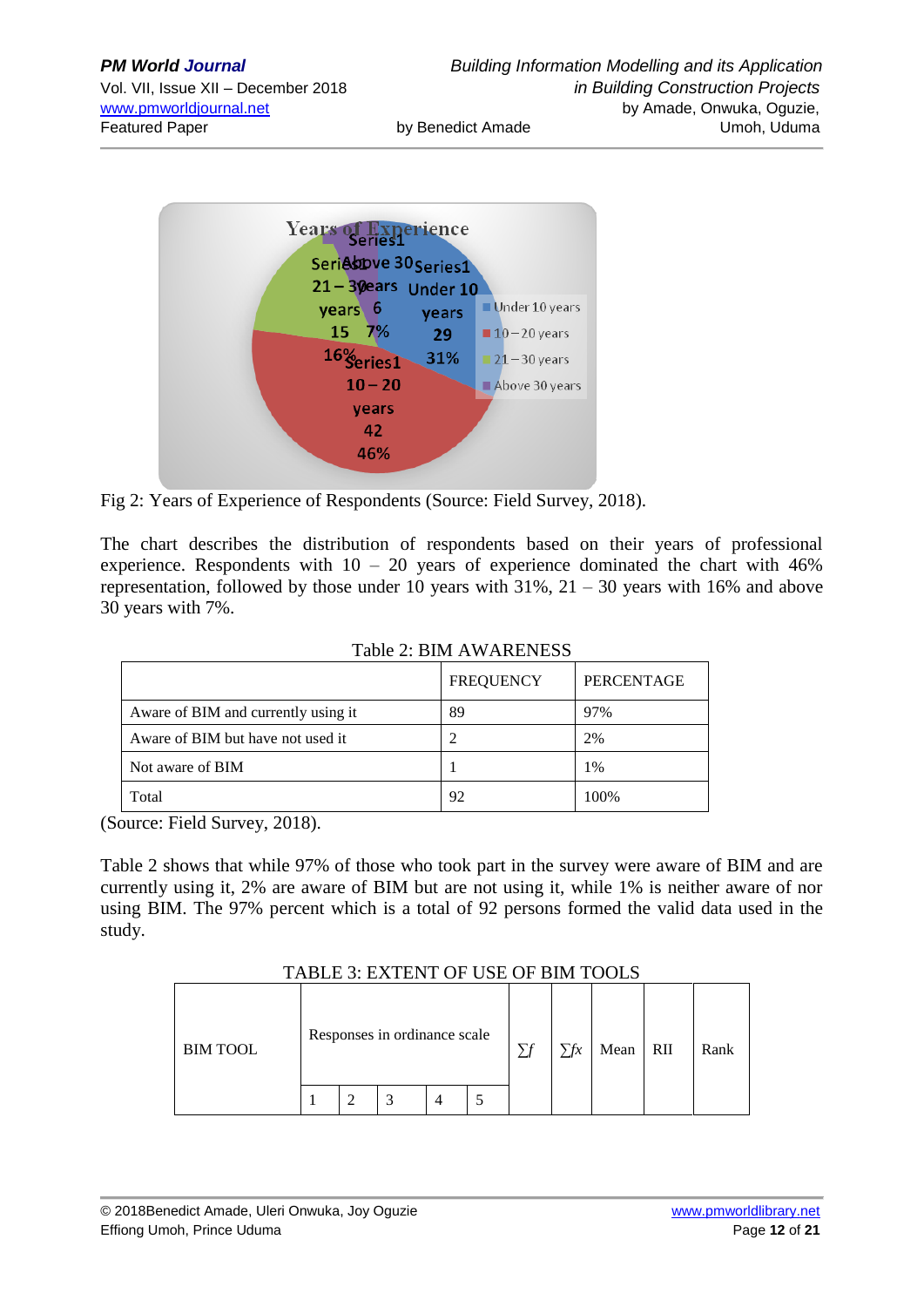| AutoCAD<br>Civil<br>3D         | 26 | 15             | 20             | 17             | 14             | 92 | 254 | 2.76 | 0.55 | 3              |
|--------------------------------|----|----------------|----------------|----------------|----------------|----|-----|------|------|----------------|
| Revit<br>Architecture          | 26 | 14             | 16             | 20             | 16             | 92 | 262 | 2.85 | 0.57 | $\overline{2}$ |
| ArchiCAD                       | 22 | 20             | 17             | 23             | 10             | 92 | 255 | 2.77 | 0.55 | 3              |
| <b>Bentley Systems</b>         | 69 | 12             | 5              | 4              | $\overline{2}$ | 92 | 134 | 1.46 | 0.29 | 11             |
| Sketch Up                      | 29 | 15             | 17             | 19             | 12             | 92 | 246 | 2.67 | 0.53 | 5              |
| Digital<br>Project<br>Suite    | 73 | 10             | 6              | $\mathbf{1}$   | $\overline{2}$ | 92 | 125 | 1.36 | 0.27 | 14             |
| AutoCAD MEP                    | 44 | 22             | 12             | 9              | 5              | 92 | 185 | 2.01 | 0.40 | $\overline{7}$ |
| Navisworks                     | 60 | 14             | 9              | $\tau$         | $\overline{2}$ | 92 | 153 | 1.66 | 0.33 | 9              |
| Synchro Pro                    | 77 | $\overline{7}$ | $\overline{4}$ | 3              | $\mathbf{1}$   | 92 | 120 | 1.30 | 0.26 | 15             |
| <b>AutoCAD</b><br>Architecture | 11 | 8              | 16             | 27             | 30             | 92 | 333 | 3.62 | 0.72 | $\mathbf{1}$   |
| <b>Revit MEP</b>               | 49 | 17             | 14             | 7              | 5              | 92 | 178 | 1.93 | 0.39 | 8              |
| Vico Office                    | 71 | 10             | $\overline{4}$ | 4              | 3              | 92 | 134 | 1.46 | 0.29 | 11             |
| Solibri                        | 73 | 8              | 5              | 5              | $\mathbf{1}$   | 92 | 129 | 1.40 | 0.28 | 13             |
| Tekla                          | 71 | 8              | $\tau$         | $\overline{c}$ | $\overline{4}$ | 92 | 136 | 1.48 | 0.30 | 10             |
| <b>Revit Structure</b>         | 29 | 17             | 19             | 17             | 10             | 92 | 238 | 2.59 | 0.52 | 6              |

(Source: Field Survey, 2018).

Table 3 shows that the most BIM software used by respondents is AutoCAD Architecture with an RII value of 0.72 indicating that it is a very significant BIM tool that is widely used. Revit Architecture, ArchiCAD, AutoCAD Civil 3D, Sketch Up and Revit Structure are fairly significant BIM tools with RII rankings of 0.57, 0.55, 0.55, 0.53 and 0.52 respectively. AutoCAD MEP, Revit MEP, Navisworks, Tekla, Bentley Systems, Solibri, Vico Office, Digital Project Suite and Synchro Professionals all had RII below 0.44 which indicates low utilization and hence are not significant BIM tools currently used.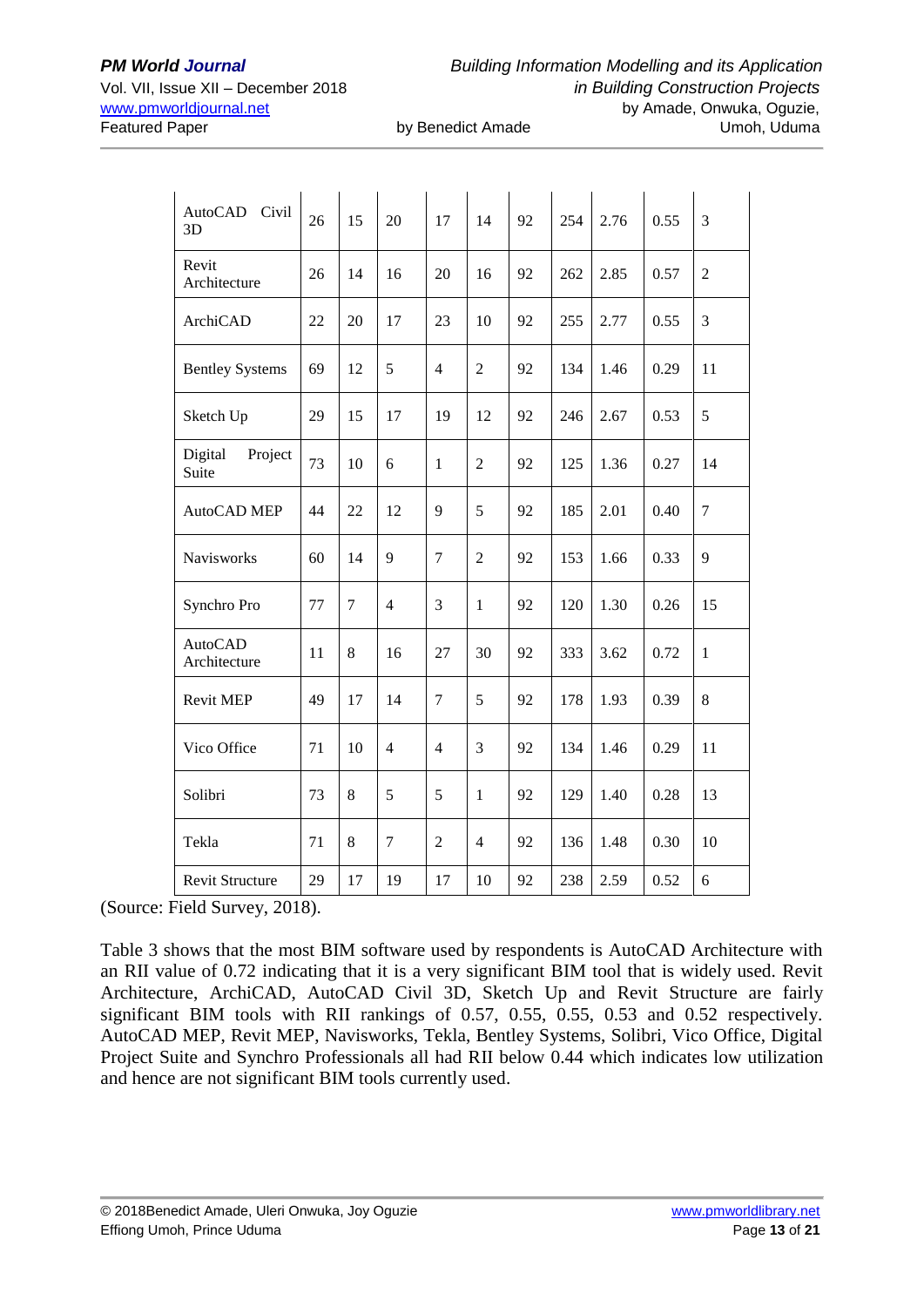#### **DISCUSSION OF RESULTS**

The results from the study show a general awareness of BIM as well as the use of various BIM tools in improving the efficiency and successful delivery of building construction projects. While some of the tools are applied during the planning phase of the project, some are employed for monitoring and controlling purposes, while some play vital roles in both the planning and controlling phases of the project. This finding is at variance with that of Makenya and Ally (2018), who opined that awareness of BIM concept is low in Tanzania, and majority of quantity surveying professionals in the area are far behind understanding the concept of BIM in general. That the knowledge about BIM is also inadequate, as many firms are eager to adopt and implement BIM in their construction activities. One of the most deployed BIM tools used by professionals in the AEC industry is AutoCAD Architecture which ranked highest as the RII shows high level of significance. Revit Architecture, ArchiCAD, AutoCAD Civil 3D, Sketch Up and Revit Structure all had RII values which suggest a fair level of significance. This is an indication that not many AEC industry professionals use these tools. The rest of the tools listed which include Sketchup, AutoCAD Civil 3D, Revit Structure, AutoCAD MEP, Revit MEP, Navisworks, Tekla, Bentley Systems, Solibri, Vico Office, Digital Project Suite and Synchro Professionals are utilized by only a handful of the professionals.

On the analysis of BIM on construction processes, the findings show that BIM is predominantly employed as a tool for visualization and digital mock-up. It also shows slight usage in quantity take-off and estimation, engineering analysis, reduction of rework during construction and logistics/site utilisation planning. While showing that BIM is poorly utilised in constructability analysis, clash detection and coordination, information integration and collaboration of stakeholders, project cost estimation, construction scheduling and facility management. Although the outcomes of this findings is not in agreement with that of Nor et al.(2016) who were of the view that one of the essential features of BIM technology is to improve information and the reliability of cost estimating processes.These findings suggest that designers (architects) have the highest percentage of BIM adoption and use, this nonetheless, is in partial alignment with the findings of Benjamin (2016) which places contractors ahead of architects in BIM adoption rate, with a 70% and 64% adoption rate respectively in North America. The slight difference notwithstanding could be as attributed to differences in the population and area of study.

#### **CONCLUSIONS**

This work highlights three important findings which focus on the application of BIM in Planning and Controlling of Construction Projects. The study examined the extent of BIM application, and the BIM tools applied in the construction firms in Port Harcourt. The research findings show that about 97% of construction industry professionals are aware of BIM technology and familiar with at least one of the BIM tools listed. A proper examination of the most utilised tools and the dominant work processes where BIM is applied shows a trend which suggests that BIM application in the Port Harcourt construction industry is mostly deployed by architects and designers. This can be deduced from the high frequency of usage of AutoCAD Architecture, Revit Architecture and ArchiCAD as well the high frequency of application of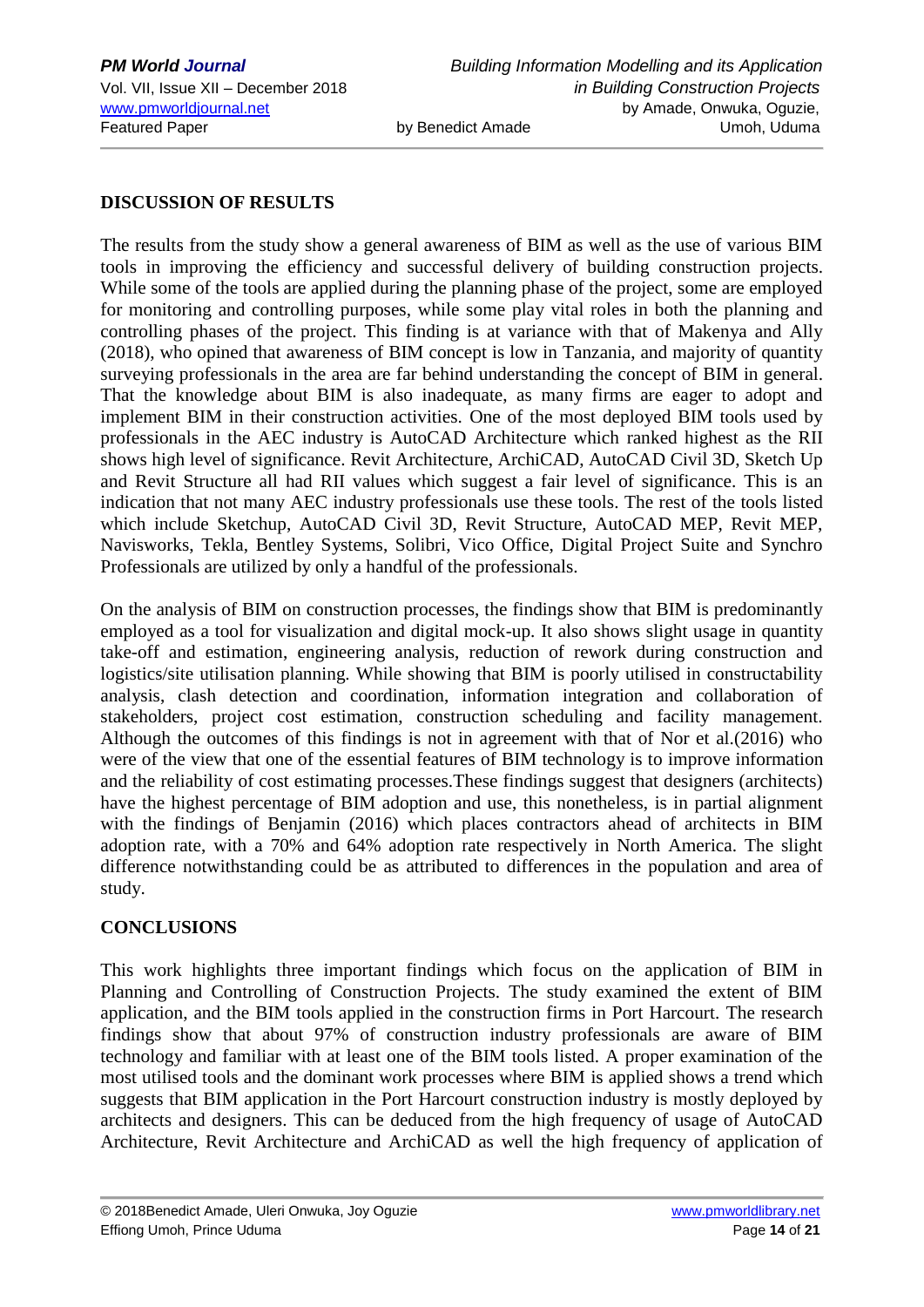BIM in visualisation and creation of digital mock-ups as delineated in the research. The results further showed that AutoCAD Architecture is the most used BIM tool by professionals in the industry under study. The other tools listed are used by only a handful of professionals.

Nevertheless, the top three popular tools among construction industry professionals as observed in the results are AutoCAD Architecture, Revit Architecture and ArchiCAD. Also, analysis from the responses received while investigating the application of BIM to construction processes revealed that BIM technology is mostly employed as tool for visualisation and creating digital mock-ups a trend which suggests that BIM application is most popular among architects and designers. BIM application for such purposes as clash detection and coordination, constructability analysis, cost estimation, information integration and collaboration of stakeholders, construction scheduling and facility management is still very uncommon.

Based on the findings stemming from this research, we hereby recommend that the government in collaboration with top level management of AEC firms should facilitate BIM education across the industry. This can be achieved by conducting BIM skill development programmes, organising workshops to educate construction industry professionals on the benefits of BIM and integrating BIM education across built environment disciplines. This resolve borders on the premise that exposing construction professionals to proper BIM education cum information will eliminate most of other factors militating against its implementation. Government sponsorship should be made available for researchers in the built industry whose research works are BIM based. This can be in form of full/partial scholarships or grants; this will spike the interest of many young graduates towards delving into this area of research.

# **REFERENCES**

António, A.C. & António, G. (2014). BIM-based e-procurement: An innovative approach to construction e-procurement.*Hindawi Publishing Corporation, The Scientific World Journal,* Article ID 905390, :1-15

Alufohai, A. (2012). Adoption of building information modelling and Nigeria's quest for project cost management. *Nigerian Institute of Quantity Surveyors*, 1(1), 6-10.

American Society of Heating Refrigerating and Air-Conditioning Engineers. (2009). An Introduction to Building Information Modelling (BIM).

Amuda, G. (2018). Critical success factors for building information modelling implementation. *Construction Economics and Building*, *18,* (3): 55-73

Ayarici, Y., Khosrowshahi, F, Ponting, A.M, &Mihindu, S. (2009). Towards implementation of building information modelling in the construction industry. Fifth international conference on construction in the 21st century (CITC-V), Collaboration and integration in engineering management and technology, Istanbul Turkey.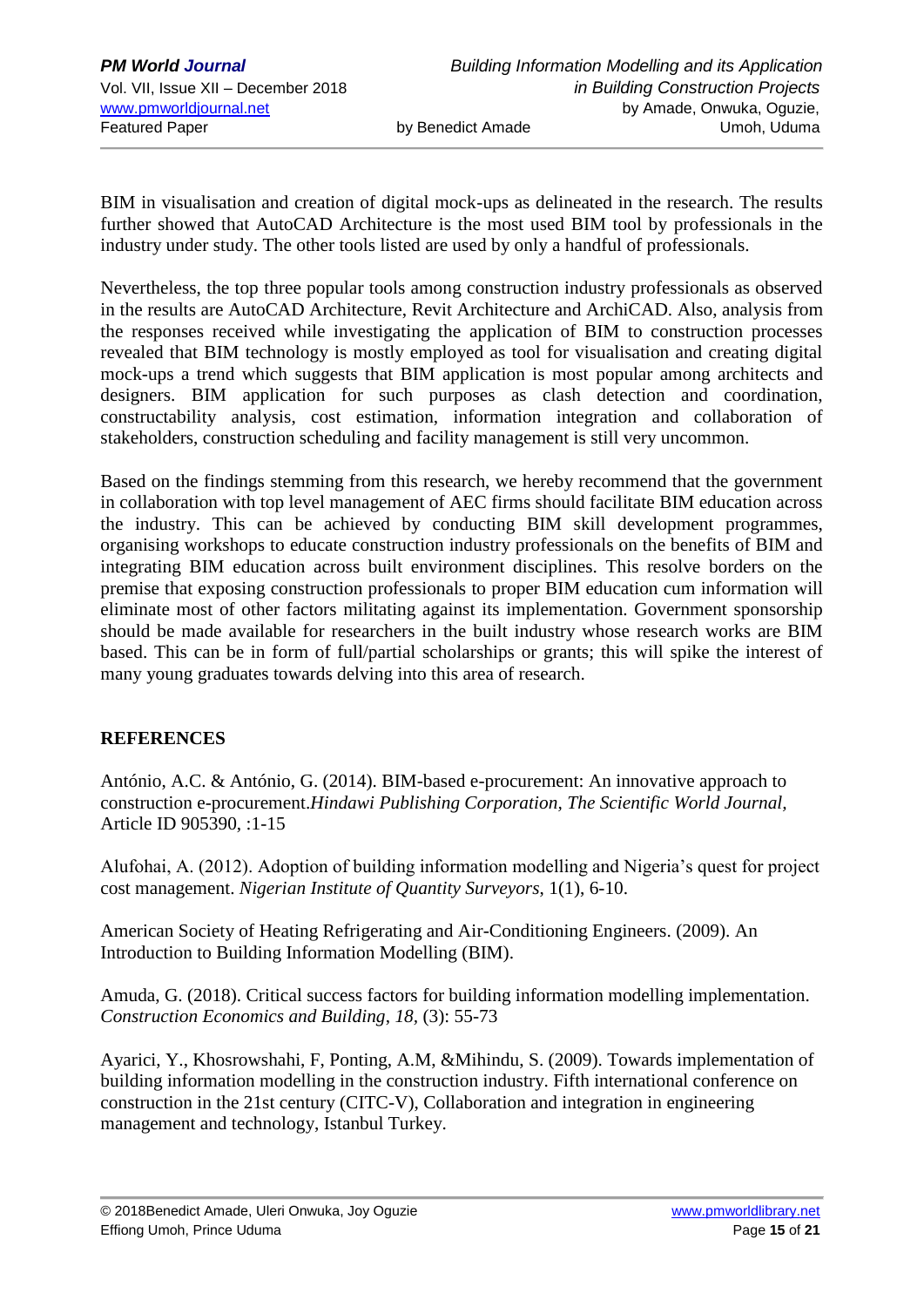Azhar, S. (2011). Building information modelling (BIM): Trends, benefits, risks, and challenges for the AEC industry. *Leadership and Management in Engineering*, *11*(3), 241-252.

Cha, H.S. & Lee, D.G. (2018). Framework based on building information modelling for information management by linking construction documents to design objects. *Journal of Asian Architecture and Building Engineering, 17* (2); 329-336.

Cramer, D., Cramer, M., & Hunt, S. (2010). Driving change, creating opportunities: BIM basics, past, present, future. Paper presented at the 2010 Partners in Progress Conference.

Dastbaz, M., Gorse, C., &Moncaster, A. (2017). *Building information modelling, building performance, design and smart construction*. Switzerland: Springer. Dempsey, B. (2003). *Research Methods*, (4th Ed.): New Jersey: Pearson Publishers.

Eastman, C., Teicholz, P., Sacks, R., & Liston, K. (2011). *BIM handbook, a guide to building information modelling for owners, managers, engineers and contractors*. John Wiley and Sons, Inc. New Jersey.

Elghaish, F., Abrishami, S., Gaterell, M. & Wise, R. (2018). Integrating dependent material planning cycle into building information management: A building information managementbased material management automation framework. *World Academy of Science, Engineering and Technology International Journal of Structural and Construction Engineering*, *12* (3), : 253-258.

Erezi, U. (2010). An exploration of the extent, use and success in the application of building information modelling (BIM) in the UK construction industry.

Fadason, R., Chitumu, D., &Kaduma, L. (2018). Challenges of building information modelling implementation in Africa: A case of Nigerian construction industry.

Farley, A. (2011). Assessing the impacts of building information modelling. *The Building Economist,* :13 – 19.

Foster, L. L. (2008). Legal issues and risks associated with building information modelling technology. (Unpublished Master's dissertation). University of Kansas.

Ganiyu, S.A. & Charles, E. (2018). Developing a BIM-knowledge (BIM-K) framework for improved decision making in construction projects: a sequential exploratory approach. *Proceedings of ARCOM doctoral workshop research methodology* 09th March 2018, room 446 Bolton street campus Dublin Institute of Technology. pp 81-93.

Harrison, C. & Thurnell, D. (2015). BIM implementation in a New Zealand consulting Quantity Surveying practice. *International Journal of Construction Supply Chain Management , 5*, (1) : 1-15. DOI: 10.14424/ijcscm501015-01-15.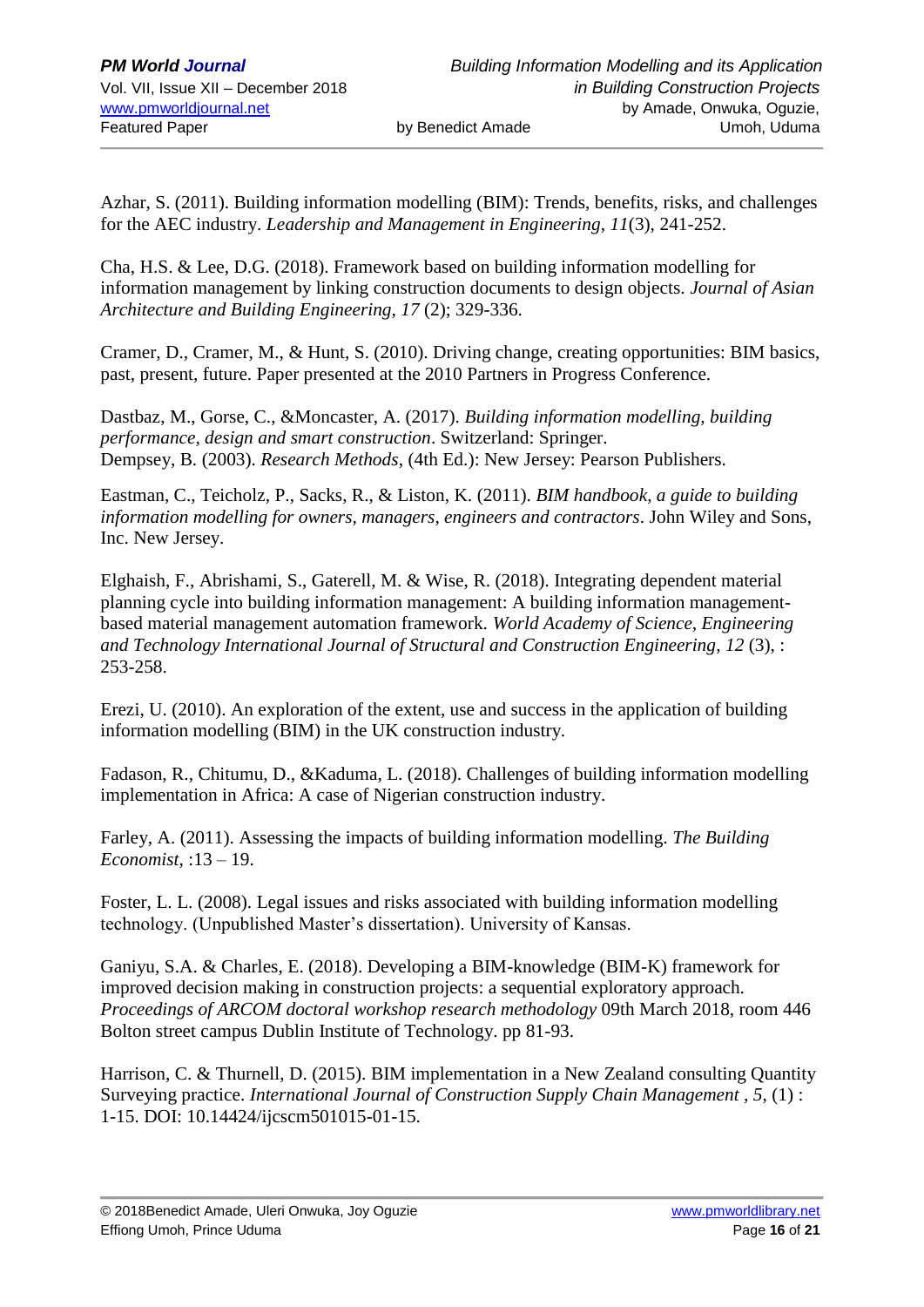Haron, A.T. Marshell-Ponting, A. &Aouad, G. (2010). Building information modelling: literature review on model to determine the level of uptake by organisations, *Proceedings of the 18th CIB World Building Congress, Salford Quays, United Kingdom*. 168-184.

Hassan, A. &Yolles, H. (2009). *Building information modelling, a Primer*. Canadian Consulting Engineer, 42.

Isikdag, U. (2015). The future of building information modelling: BIM 2.0. enhanced building information models using IoT services and integration patterns. Retrieved from <https://www.researchgate.net/>

Kalfa, S.M. (2018). Building information modeling (BIM) systems and their applications in Turkey. *Journal of Construction Engineering, Management & Innovation* 1 (1) :55-66.

Kalinichuk, S. (2015). Building information modelling comprehensive overview. *Journal of Systems Integration,* 6(3), 25-34.

Keegan, C. J. (2010). Building information modelling in support of spatial planning and renovation in colleges and universities. WPI Electronic Theses and Dissertations. Retrieved from<http://www.wpi.edu/Pubs/ETD/>

Khalfan, M., Khan, H. & Maqsood, T. (2015). Building information model and supply chain integration: A review. *Journal of Economics, Business and Management, (3),* 9*, :912-916*

Khemlani, L. (2011). AECbytes, building the future. AGC's Winter 2011 BIM Forum, Part 1. Retrieved from [http://aecbytes.com](http://aecbytes.com/)

Kiprotich, C. (2014). An investigation on building information modelling in project management: challenges, strategies and prospects in the Gauteng construction industry. (Unpublished Master's dissertation), University of Witwatersrand, South Africa.

Leedy, P.D. & Ormrod, J.E. (2006). *Practical Research: Planning and Design* (8th ed.*).* New Jersey: Merrill Prentice-Hall.

Liu, H., Lu, M., & Al-Hussein, M. (2014). BIM-based integrated framework for detailed cost estimation and schedule planning of construction projects. In Proceedings of the 31st International Symposium on Automation and Robotics in Construction and Mining (ISARC).

Makenya, A.R. & Ally, A. A., (2018). Practical application of building information modeling for quantity surveying profession in Tanzania, *International Research Journal of Advanced Engineering and Science*, *3*(1), 170-176.

Nor, D.A., Abdul, H.N., & Nor, R.M.A. (2016). ICT evolution in facilities management (FM): Building information modelling (BIM) as the latest technology. *Procedia - Social and Behavioral Sciences*, 234 :363 – 371.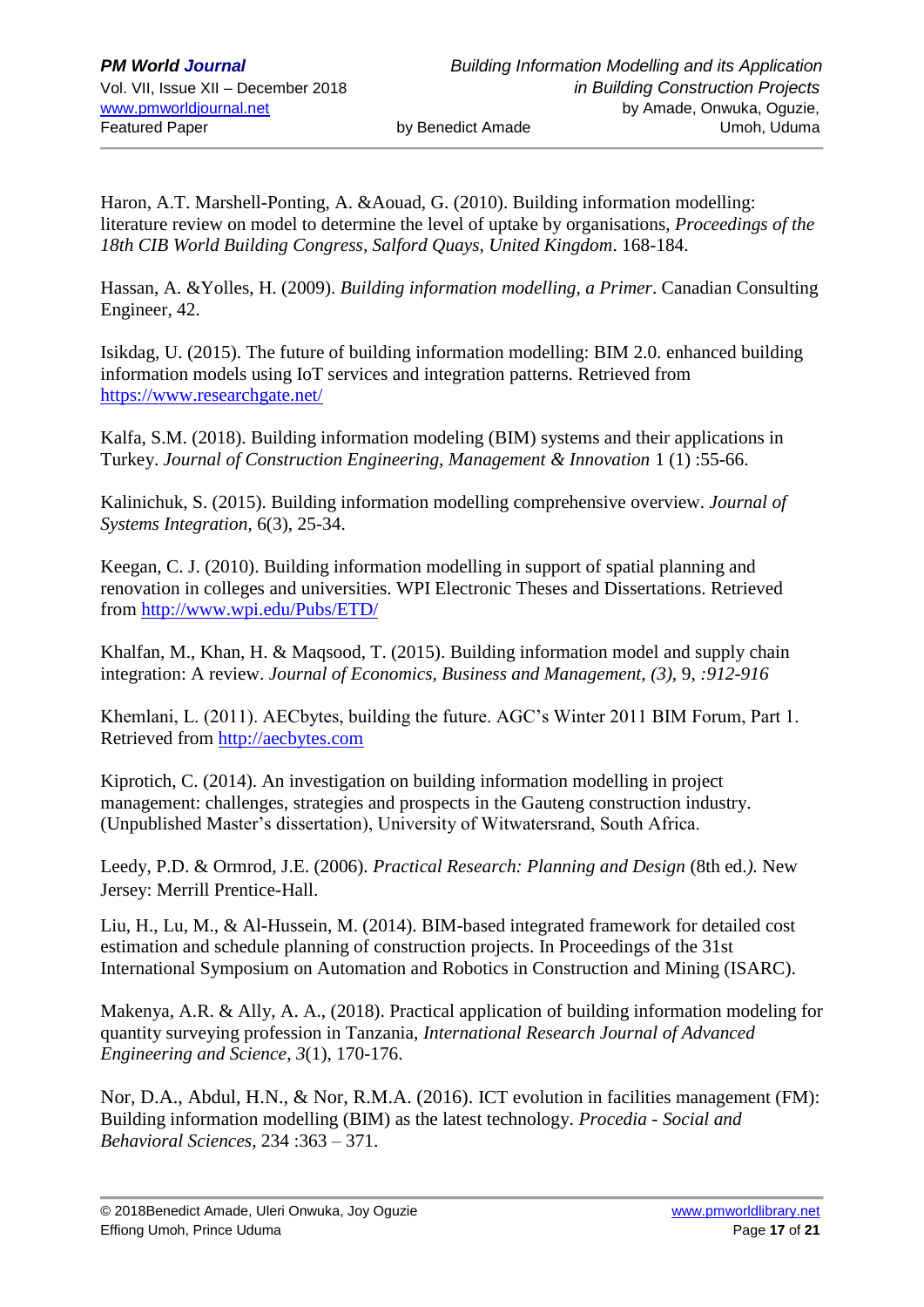Noor, A.A.I, Robin, D., Scott, B. & Robert, O. (2016). A review of BIM capabilities for quantity surveying practice. *MATEC Web of Conferences 66, 00042 (2016) DOI: 10.1051/matecconf/20166*, *IBCC 2016*.

Olatunji, O.A. Sher, W.D. Gu, N. Ogunsemi, D.R (2010) Building Information Modelling Processes: Benefits for Construction Industry. Proceedings of the 18th CIB World Building Congres, Salford Quays, United Kingdom. 137-151.

Onungwa, Ihuoma, O., Uduma, O., Nnezi (2016). Building information modelling in Nigeria and its impact on collaboration in schematic design stage and post contract stage of design. *WIT Transactions on the built environment, 169, (3).* Retrieved from<https://www.researchgate.net/>

Popov, L. (2016). Implementation of BIM in construction project. (Unpublished B.Eng thesis), Saimaa University of Applied Sciences.

Ruya, T.F., Chitumu, Z.D. &Kaduma, L.A. (2018). Challenges of building information modeling implementation in Africa: A case study of the Nigerian construction industry FIG Congress 2018 Embracing our smart world where the continents connect: enhancing the geospatial maturity of societies Istanbul, Turkey, May 6–11, 2018

Staub-French and Khanzode, A. (2007). 3D and 4D modelling for design and construction coordination: issues and lessons learned. *Electronic Journal of Information Technology in Construction*, (12); 381 – 407.

Succar, B. (2009). Building information modelling framework: A research and delivery foundation for industry stakeholders. *Automation in Construction,18*(3), 357– 375[.http://doi.org/10.1016/j.autcon.2008.10.003.](http://doi.org/10.1016/j.autcon.2008.10.003)

Thomson, D., & Miner, R. (2006). BIM: contractual risks are changing with technology. *Consulting-Specifying Engineer*, *40* (2).

Thorpe, T. (2009). Keynote: My Odyssey in Construction IT. SCRI Research Symposium, International Research Week, University of Salford, Manchester, UK.

Uduma, P.N., Umoh, E.D. & Nwachukwu, C.L. (2018). Application of building information modelling technology in planning and controlling of construction projects-a case study of selected construction companies in Port Harcourt. B.Tech Project of the Federal University of Technology, Owerri, Nigeria.

Vico (2011). Calculating your BIM score. [Online] Available at: http://www.vicosoftware.com/resources/calculating-bim-score [Accessed 12 April 2018].

Wu, C., & Hsieh, S. (2012). A framework for facilitating multi-dimensional information integration, management and visualisation in engineering projects. *Automation Engineering and Design Management*, 6(4).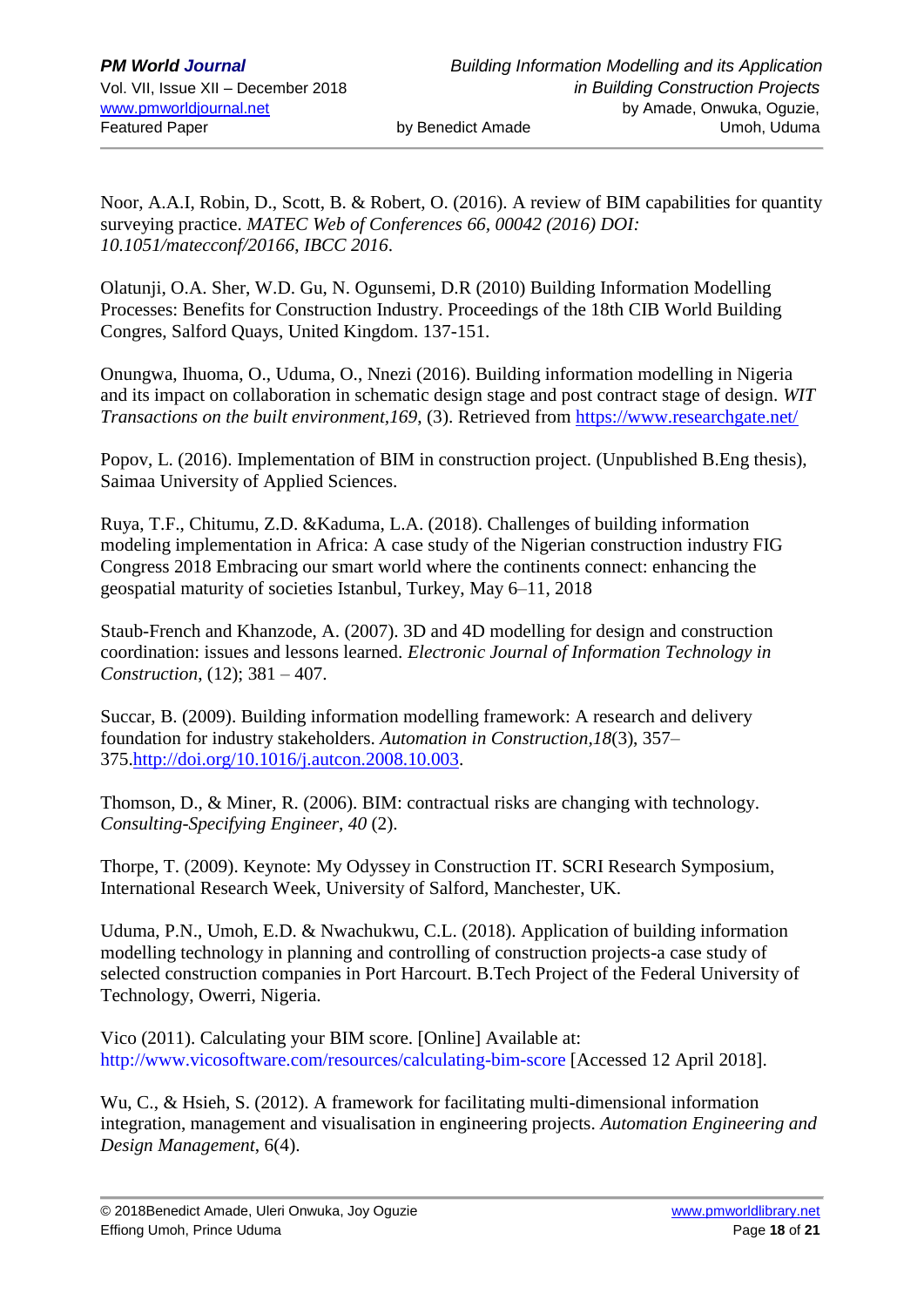Yan, H & Damian, P (2008) Benefits and barriers of building information modelling.  $12<sup>th</sup>$ International Conference on Computing in Civil and Building Engineering, Beijing, China.

Yanran, W., Guogan W., &Jingru W. (2015). Research on the application of BIM technology in the project management of hospital construction.

Young, N., Stephen, A., Harvey, M., & John, E. (2009). *The business value of BIM.* New York: McGraw-Hill Construction Smart Market Report.

Zigurat. (2018). Introduction to BIM. Barcelona, Spain: Rafael Riera Lopez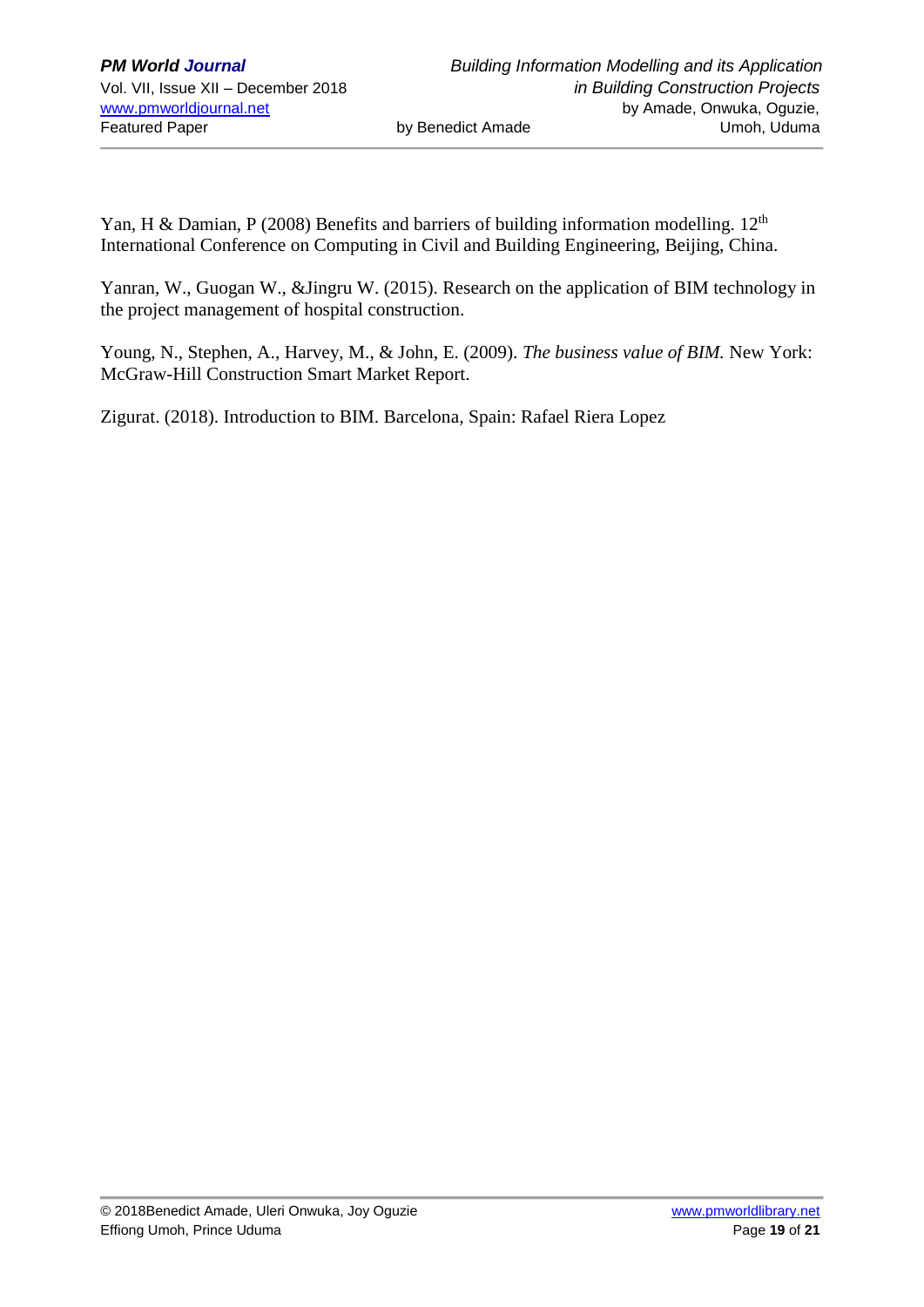# About the Authors



# **Benedict Amade, PhD**

Federal University of Technology Owerri, Nigeria

**Dr. Benedict Amade** is a Project Manager by Profession. He read and obtained a PhD (Doctor of Philosophy) Degree in Project Management Technology from the Federal University of Technology, Owerri, Nigeria. He is a member of the Project Management Institute (PMI) U.S.A. and presently lectures in the Department of Project Management Technology of the Federal University of Technology, Owerri, Nigeria for the past 9 years. His areas of research interest include construction project management, computer-based project management and construction supply chain management. He has authored over 20 scientific publications in international refereed journals and is actively involved in other consultancy works. He can be reached on [benedictamade@yahoo.com](mailto:benedictamade@yahoo.com) or [benedictamade@futo.edu.ng](mailto:benedictamade@futo.edu.ng)



# **Ulari Sylvia Onwuka**

Owerri, Nigeria

**Mrs. Ulari Sylvia Onwuka** received her B.Sc. in Building from Abia State University, Uturu, Nigeria. She was awarded an M.Sc. degree in Project Management Technology from the Federal University of Technology, Owerri, Nigeria. She is currently a Ph.D. candidate in Construction Project Management. She joined Federal University of Technology, Owerri as an Assitant Lecturer in 2014, where she currently serves as a Lecturer. Her research interests are in the areas of building construction projects. She is a registered builder and is married with children. She can be reached on [dasyldavis@yahoo.com](mailto:dasyldavis@yahoo.com)